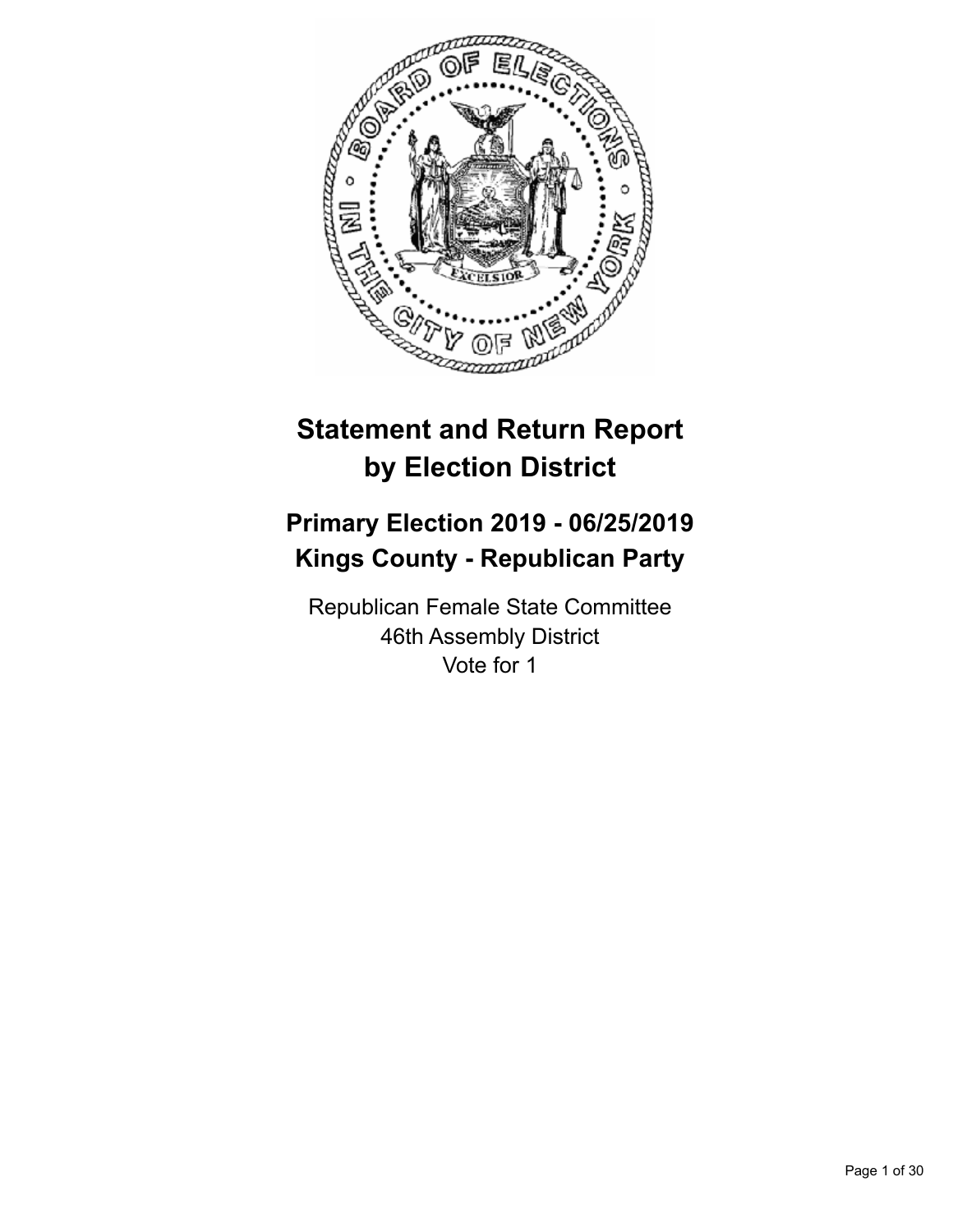

| <b>PUBLIC COUNTER</b>                                    | 11             |
|----------------------------------------------------------|----------------|
| <b>MANUALLY COUNTED EMERGENCY</b>                        | 0              |
| ABSENTEE / MILITARY                                      | 0              |
| AFFIDAVIT                                                | 0              |
| <b>Total Ballots</b>                                     | 11             |
| Less - Inapplicable Federal/Special Presidential Ballots | 0              |
| <b>Total Applicable Ballots</b>                          | 11             |
| <b>KERRI MCCARTHY</b>                                    | 3              |
| LUCRETIA REGINA-POTTER                                   |                |
| <b>VIKTORIA GRINBLAT</b>                                 | 5              |
| <b>Total Votes</b>                                       | 9              |
| Unrecorded                                               | $\overline{2}$ |

#### **002/46**

| <b>PUBLIC COUNTER</b>                                    | 4 |
|----------------------------------------------------------|---|
| <b>MANUALLY COUNTED EMERGENCY</b>                        | 0 |
| <b>ABSENTEE / MILITARY</b>                               | 2 |
| AFFIDAVIT                                                | 0 |
| <b>Total Ballots</b>                                     | 6 |
| Less - Inapplicable Federal/Special Presidential Ballots | 0 |
| <b>Total Applicable Ballots</b>                          | 6 |
| <b>KERRI MCCARTHY</b>                                    |   |
| LUCRETIA REGINA-POTTER                                   |   |
| <b>VIKTORIA GRINBLAT</b>                                 | 2 |
| <b>Total Votes</b>                                       | 4 |
| Unrecorded                                               | 2 |
|                                                          |   |

| 0              |
|----------------|
| 3              |
| $\Omega$       |
| 4              |
| 0              |
| 4              |
| $\overline{2}$ |
| 2              |
| $\Omega$       |
| 4              |
|                |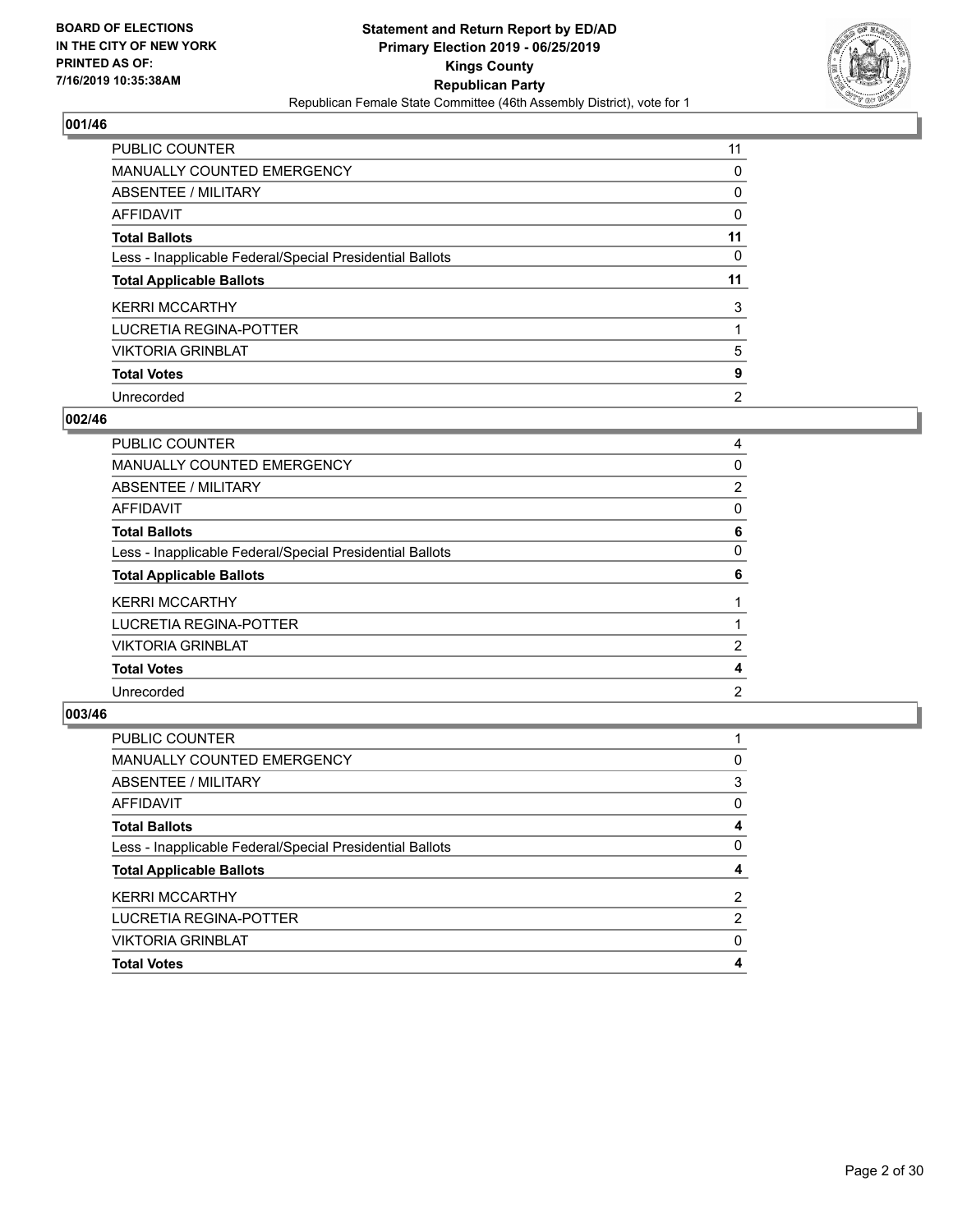

| <b>PUBLIC COUNTER</b>                                    |          |
|----------------------------------------------------------|----------|
| <b>MANUALLY COUNTED EMERGENCY</b>                        | 0        |
| ABSENTEE / MILITARY                                      | $\Omega$ |
| <b>AFFIDAVIT</b>                                         | 0        |
| <b>Total Ballots</b>                                     |          |
| Less - Inapplicable Federal/Special Presidential Ballots | 0        |
| <b>Total Applicable Ballots</b>                          |          |
| <b>KERRI MCCARTHY</b>                                    | 0        |
| LUCRETIA REGINA-POTTER                                   | 0        |
| <b>VIKTORIA GRINBLAT</b>                                 |          |
| <b>Total Votes</b>                                       |          |

## **005/46**

| PUBLIC COUNTER                                           | 4 |
|----------------------------------------------------------|---|
| <b>MANUALLY COUNTED EMERGENCY</b>                        | 0 |
| ABSENTEE / MILITARY                                      | 0 |
| <b>AFFIDAVIT</b>                                         | 0 |
| <b>Total Ballots</b>                                     | 4 |
| Less - Inapplicable Federal/Special Presidential Ballots | 0 |
| <b>Total Applicable Ballots</b>                          | 4 |
| <b>KERRI MCCARTHY</b>                                    |   |
| LUCRETIA REGINA-POTTER                                   | 2 |
| <b>VIKTORIA GRINBLAT</b>                                 |   |
| <b>Total Votes</b>                                       | 4 |

| <b>PUBLIC COUNTER</b>                                    | 0        |
|----------------------------------------------------------|----------|
| <b>MANUALLY COUNTED EMERGENCY</b>                        | 0        |
| ABSENTEE / MILITARY                                      | 0        |
| AFFIDAVIT                                                | 0        |
| <b>Total Ballots</b>                                     | 0        |
| Less - Inapplicable Federal/Special Presidential Ballots | 0        |
| <b>Total Applicable Ballots</b>                          | 0        |
| <b>KERRI MCCARTHY</b>                                    | $\Omega$ |
| LUCRETIA REGINA-POTTER                                   | 0        |
| <b>VIKTORIA GRINBLAT</b>                                 | 0        |
| <b>Total Votes</b>                                       | 0        |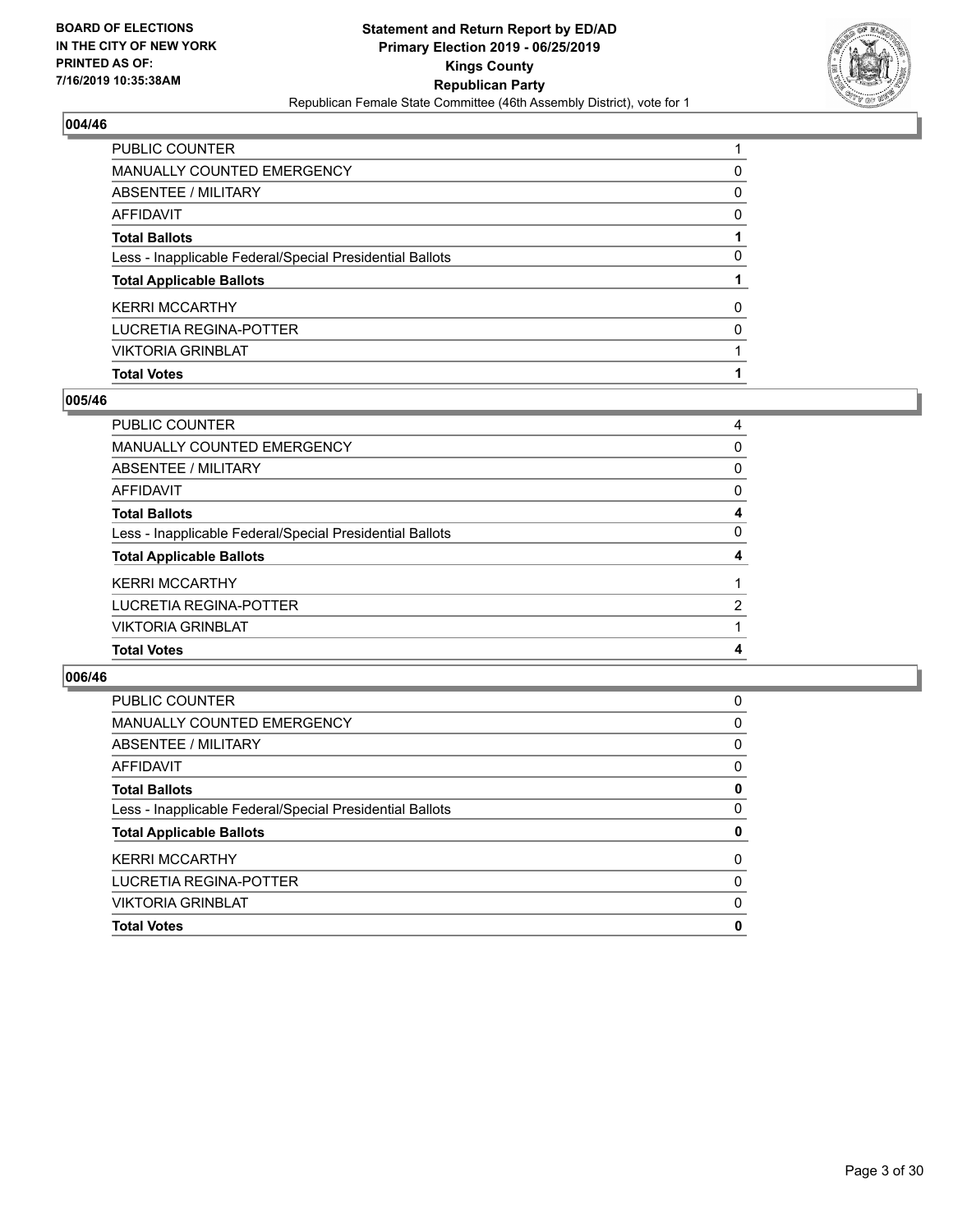

| <b>PUBLIC COUNTER</b>                                    | 0            |
|----------------------------------------------------------|--------------|
| <b>MANUALLY COUNTED EMERGENCY</b>                        | 0            |
| ABSENTEE / MILITARY                                      | 2            |
| AFFIDAVIT                                                | 0            |
| <b>Total Ballots</b>                                     | 2            |
| Less - Inapplicable Federal/Special Presidential Ballots | 0            |
| <b>Total Applicable Ballots</b>                          | $\mathbf{2}$ |
| <b>KERRI MCCARTHY</b>                                    | $\Omega$     |
| LUCRETIA REGINA-POTTER                                   | 0            |
| <b>VIKTORIA GRINBLAT</b>                                 |              |
| <b>Total Votes</b>                                       |              |
| Unrecorded                                               |              |

#### **008/46**

| PUBLIC COUNTER                                           | 3        |
|----------------------------------------------------------|----------|
| <b>MANUALLY COUNTED EMERGENCY</b>                        | 0        |
| ABSENTEE / MILITARY                                      | 3        |
| <b>AFFIDAVIT</b>                                         | $\Omega$ |
| <b>Total Ballots</b>                                     | 6        |
| Less - Inapplicable Federal/Special Presidential Ballots | $\Omega$ |
| <b>Total Applicable Ballots</b>                          | 6        |
| <b>KERRI MCCARTHY</b>                                    | 3        |
| LUCRETIA REGINA-POTTER                                   | 2        |
| <b>VIKTORIA GRINBLAT</b>                                 |          |
| <b>Total Votes</b>                                       | 6        |
|                                                          |          |

| <b>PUBLIC COUNTER</b>                                    | 0        |
|----------------------------------------------------------|----------|
| <b>MANUALLY COUNTED EMERGENCY</b>                        | 0        |
| ABSENTEE / MILITARY                                      | 0        |
| AFFIDAVIT                                                | 0        |
| <b>Total Ballots</b>                                     | 0        |
| Less - Inapplicable Federal/Special Presidential Ballots | 0        |
| <b>Total Applicable Ballots</b>                          | 0        |
| <b>KERRI MCCARTHY</b>                                    | $\Omega$ |
| LUCRETIA REGINA-POTTER                                   | $\Omega$ |
| <b>VIKTORIA GRINBLAT</b>                                 | $\Omega$ |
| <b>Total Votes</b>                                       | 0        |
|                                                          |          |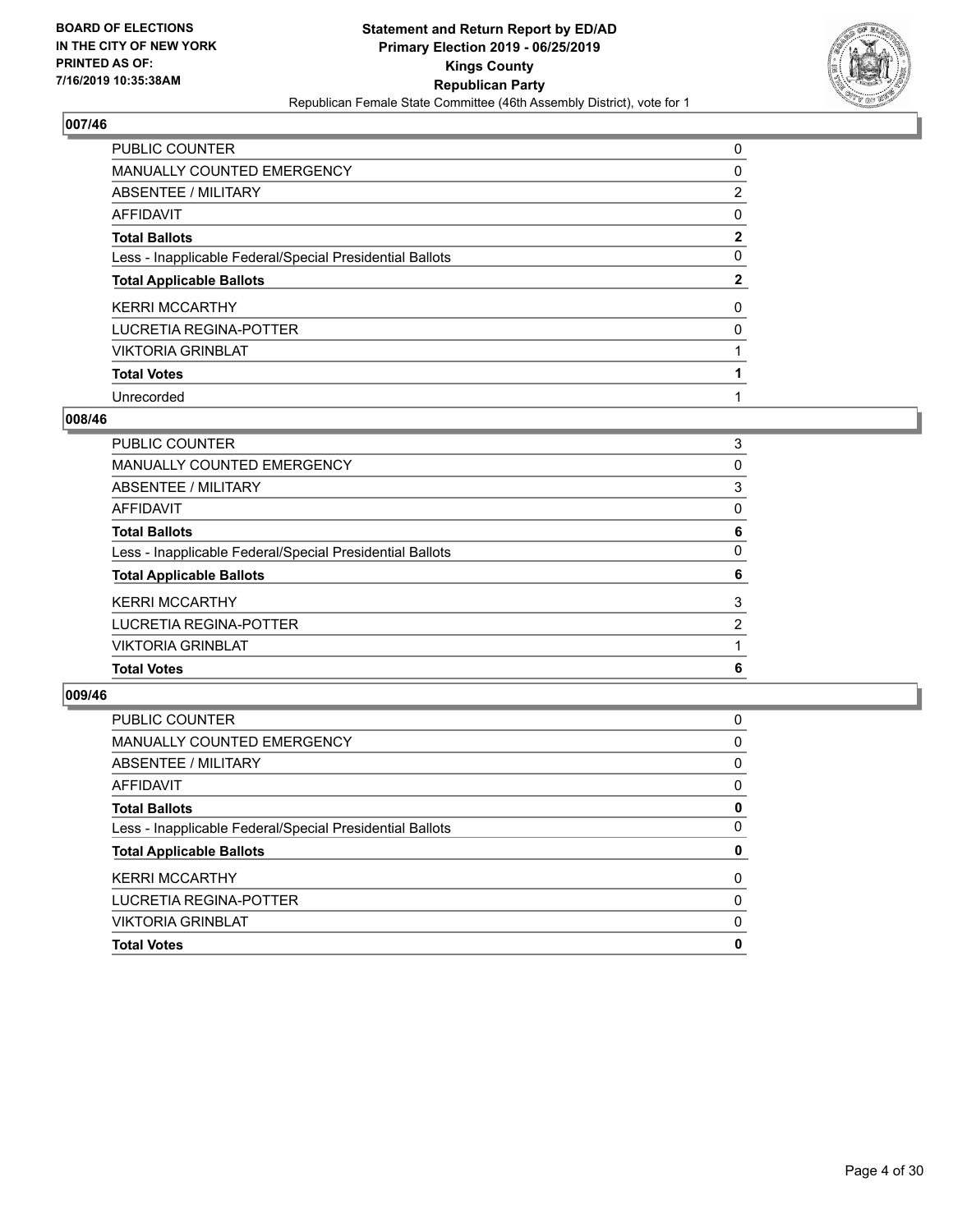

| PUBLIC COUNTER                                           | 2            |
|----------------------------------------------------------|--------------|
| <b>MANUALLY COUNTED EMERGENCY</b>                        | 0            |
| ABSENTEE / MILITARY                                      | 0            |
| AFFIDAVIT                                                | 0            |
| <b>Total Ballots</b>                                     | 2            |
| Less - Inapplicable Federal/Special Presidential Ballots | 0            |
| <b>Total Applicable Ballots</b>                          | 2            |
| <b>KERRI MCCARTHY</b>                                    | 0            |
| LUCRETIA REGINA-POTTER                                   | 0            |
| <b>VIKTORIA GRINBLAT</b>                                 |              |
| UNATTRIBUTABLE WRITE-IN (WRITE-IN)                       |              |
| <b>Total Votes</b>                                       | $\mathbf{2}$ |

# **011/46**

| <b>PUBLIC COUNTER</b>                                    | 21       |
|----------------------------------------------------------|----------|
| <b>MANUALLY COUNTED EMERGENCY</b>                        | 0        |
| <b>ABSENTEE / MILITARY</b>                               | 10       |
| AFFIDAVIT                                                | $\Omega$ |
| <b>Total Ballots</b>                                     | 31       |
| Less - Inapplicable Federal/Special Presidential Ballots | 0        |
| <b>Total Applicable Ballots</b>                          | 31       |
| <b>KERRI MCCARTHY</b>                                    | 7        |
| <b>LUCRETIA REGINA-POTTER</b>                            | 14       |
| <b>VIKTORIA GRINBLAT</b>                                 | 10       |
| <b>Total Votes</b>                                       | 31       |
|                                                          |          |

| <b>Total Votes</b>                                       | 2        |
|----------------------------------------------------------|----------|
| <b>VIKTORIA GRINBLAT</b>                                 | 0        |
| LUCRETIA REGINA-POTTER                                   | 2        |
| <b>KERRI MCCARTHY</b>                                    | $\Omega$ |
| <b>Total Applicable Ballots</b>                          | 2        |
| Less - Inapplicable Federal/Special Presidential Ballots | 0        |
| <b>Total Ballots</b>                                     | 2        |
| AFFIDAVIT                                                | 0        |
| ABSENTEE / MILITARY                                      | 0        |
| <b>MANUALLY COUNTED EMERGENCY</b>                        | 0        |
| <b>PUBLIC COUNTER</b>                                    | 2        |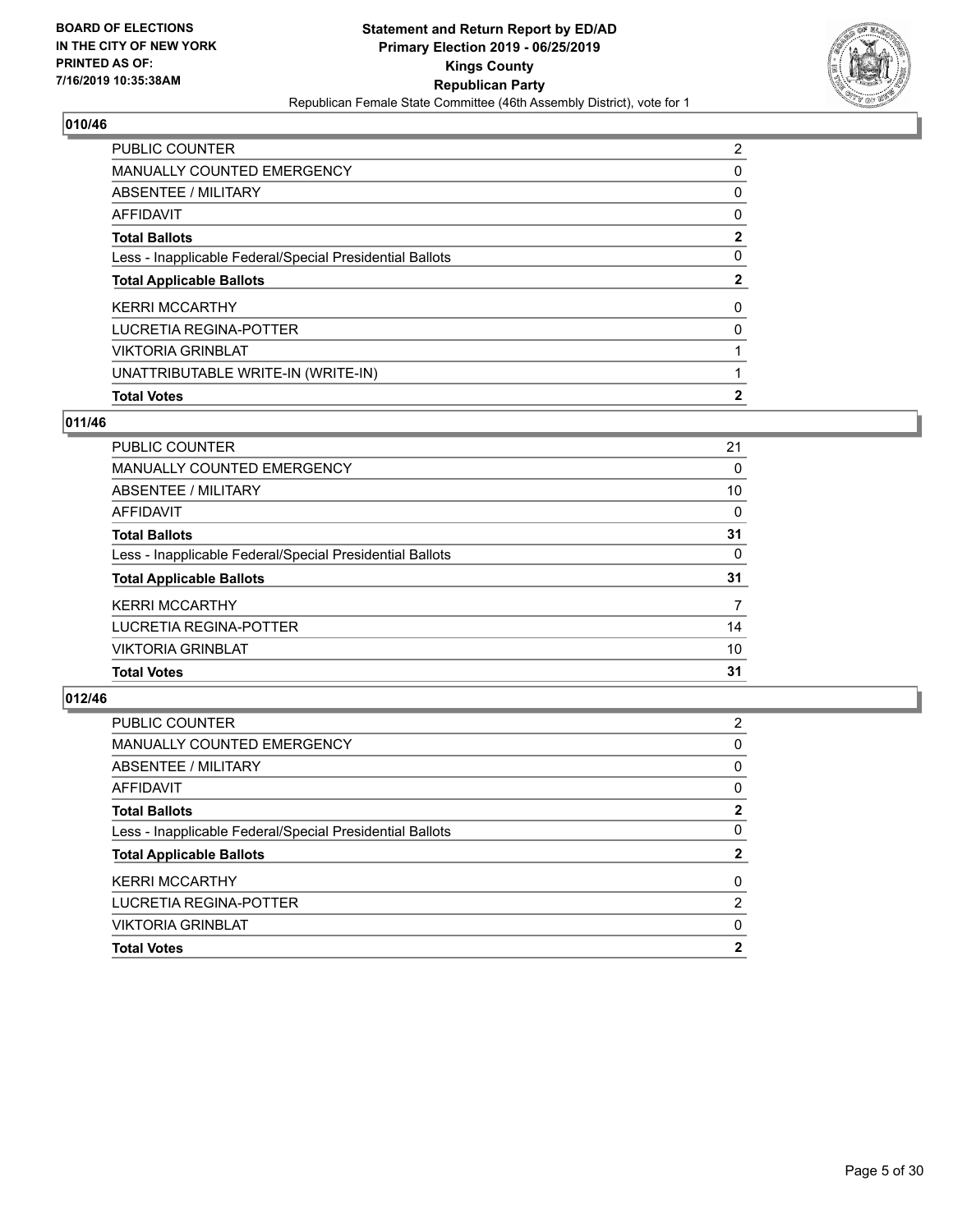

| PUBLIC COUNTER                                           |          |
|----------------------------------------------------------|----------|
| <b>MANUALLY COUNTED EMERGENCY</b>                        | 0        |
| ABSENTEE / MILITARY                                      | $\Omega$ |
| AFFIDAVIT                                                | $\Omega$ |
| <b>Total Ballots</b>                                     |          |
| Less - Inapplicable Federal/Special Presidential Ballots | 0        |
| <b>Total Applicable Ballots</b>                          |          |
| <b>KERRI MCCARTHY</b>                                    | 0        |
| LUCRETIA REGINA-POTTER                                   | $\Omega$ |
| <b>VIKTORIA GRINBLAT</b>                                 |          |
| <b>Total Votes</b>                                       |          |

## **014/46**

| PUBLIC COUNTER                                           | 2            |
|----------------------------------------------------------|--------------|
| <b>MANUALLY COUNTED EMERGENCY</b>                        | 0            |
| <b>ABSENTEE / MILITARY</b>                               | $\Omega$     |
| <b>AFFIDAVIT</b>                                         | 0            |
| <b>Total Ballots</b>                                     | $\mathbf{2}$ |
| Less - Inapplicable Federal/Special Presidential Ballots | $\Omega$     |
| <b>Total Applicable Ballots</b>                          | 2            |
| <b>KERRI MCCARTHY</b>                                    | 2            |
| <b>LUCRETIA REGINA-POTTER</b>                            | 0            |
| <b>VIKTORIA GRINBLAT</b>                                 | 0            |
| <b>Total Votes</b>                                       | $\mathbf{2}$ |
|                                                          |              |

| <b>PUBLIC COUNTER</b>                                    | 0        |
|----------------------------------------------------------|----------|
| MANUALLY COUNTED EMERGENCY                               | 0        |
| ABSENTEE / MILITARY                                      | $\Omega$ |
| AFFIDAVIT                                                | 0        |
| <b>Total Ballots</b>                                     | 0        |
| Less - Inapplicable Federal/Special Presidential Ballots | 0        |
| <b>Total Applicable Ballots</b>                          | 0        |
| <b>KERRI MCCARTHY</b>                                    | 0        |
| LUCRETIA REGINA-POTTER                                   | $\Omega$ |
| <b>VIKTORIA GRINBLAT</b>                                 | 0        |
| <b>Total Votes</b>                                       | 0        |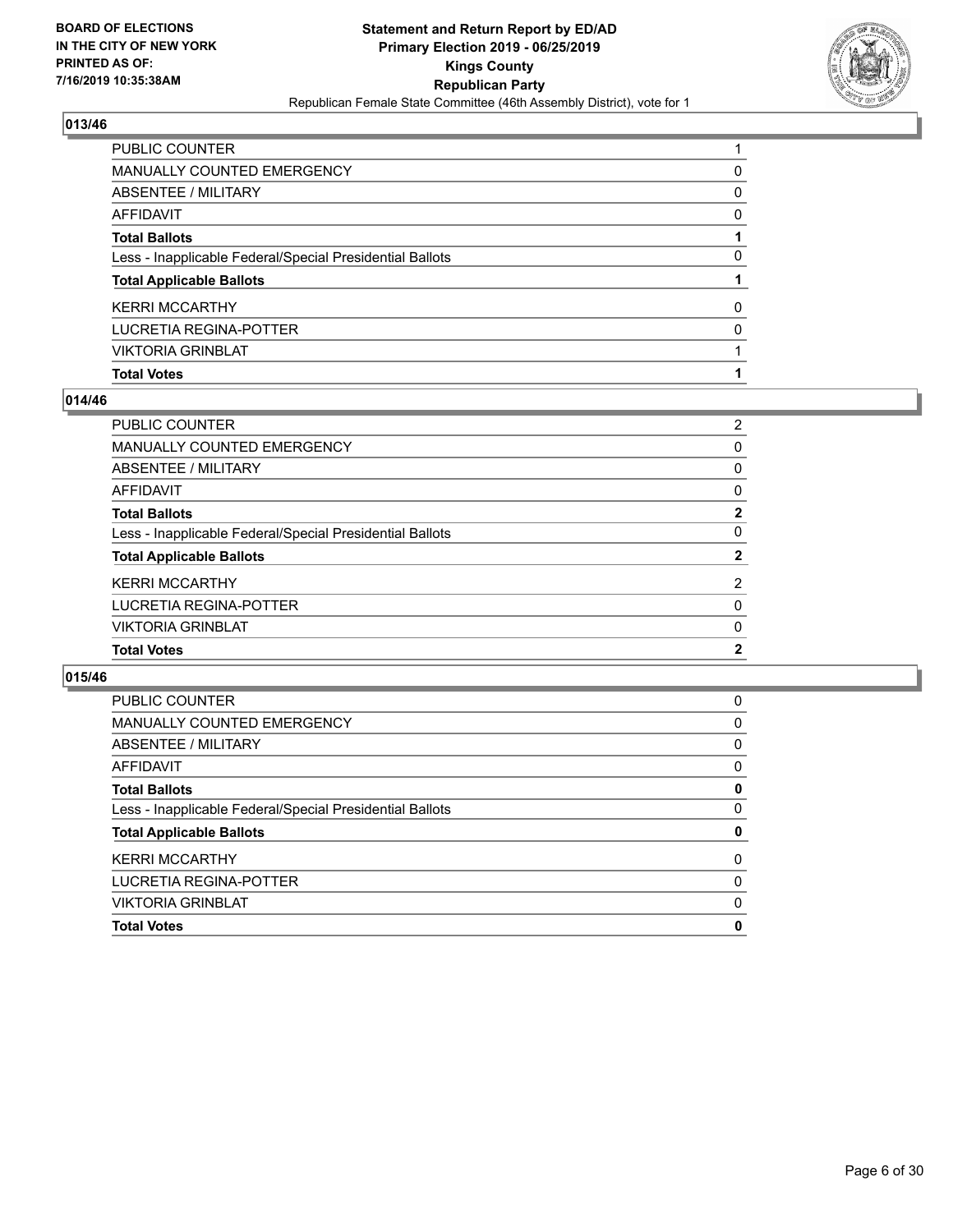

| PUBLIC COUNTER                                           | $\Omega$ |
|----------------------------------------------------------|----------|
| <b>MANUALLY COUNTED EMERGENCY</b>                        | 0        |
| ABSENTEE / MILITARY                                      | $\Omega$ |
| <b>AFFIDAVIT</b>                                         | $\Omega$ |
| <b>Total Ballots</b>                                     | 0        |
| Less - Inapplicable Federal/Special Presidential Ballots | $\Omega$ |
| <b>Total Applicable Ballots</b>                          | 0        |
| <b>KERRI MCCARTHY</b>                                    | $\Omega$ |
| LUCRETIA REGINA-POTTER                                   | $\Omega$ |
| <b>VIKTORIA GRINBLAT</b>                                 | $\Omega$ |
| <b>Total Votes</b>                                       | 0        |

## **017/46**

| 15       |
|----------|
| $\Omega$ |
|          |
| 0        |
| 16       |
| 0        |
| 16       |
| 8        |
| 3        |
| 5        |
| 16       |
|          |

| <b>PUBLIC COUNTER</b>                                    | 22             |
|----------------------------------------------------------|----------------|
| MANUALLY COUNTED EMERGENCY                               | 0              |
| ABSENTEE / MILITARY                                      |                |
| AFFIDAVIT                                                | $\Omega$       |
| <b>Total Ballots</b>                                     | 23             |
| Less - Inapplicable Federal/Special Presidential Ballots | 0              |
| <b>Total Applicable Ballots</b>                          | 23             |
| <b>KERRI MCCARTHY</b>                                    | 5              |
| LUCRETIA REGINA-POTTER                                   | 8              |
| <b>VIKTORIA GRINBLAT</b>                                 | 8              |
| <b>Total Votes</b>                                       | 21             |
| Unrecorded                                               | $\overline{2}$ |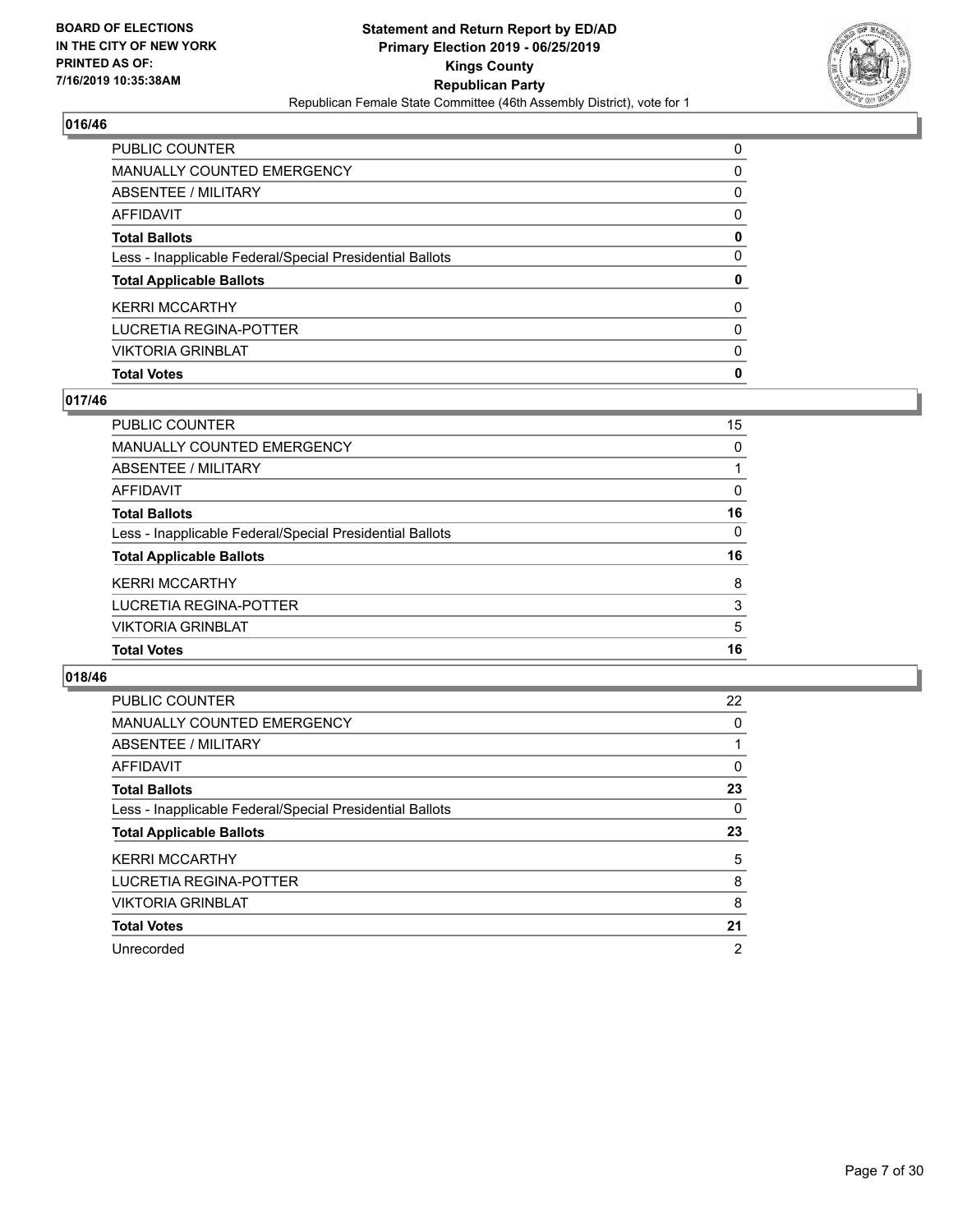

| <b>PUBLIC COUNTER</b>                                    | 23             |
|----------------------------------------------------------|----------------|
| <b>MANUALLY COUNTED EMERGENCY</b>                        | 0              |
| ABSENTEE / MILITARY                                      | $\overline{2}$ |
| AFFIDAVIT                                                | $\Omega$       |
| <b>Total Ballots</b>                                     | 25             |
| Less - Inapplicable Federal/Special Presidential Ballots | 0              |
|                                                          |                |
| <b>Total Applicable Ballots</b>                          | 25             |
| <b>KERRI MCCARTHY</b>                                    | 9              |
| LUCRETIA REGINA-POTTER                                   | 3              |
| <b>VIKTORIA GRINBLAT</b>                                 | 12             |
| <b>Total Votes</b>                                       | 24             |

#### **020/46**

| <b>PUBLIC COUNTER</b>                                    | 10       |
|----------------------------------------------------------|----------|
| <b>MANUALLY COUNTED EMERGENCY</b>                        | 0        |
| ABSENTEE / MILITARY                                      | 0        |
| AFFIDAVIT                                                | 0        |
| <b>Total Ballots</b>                                     | 10       |
| Less - Inapplicable Federal/Special Presidential Ballots | $\Omega$ |
| <b>Total Applicable Ballots</b>                          | 10       |
| <b>KERRI MCCARTHY</b>                                    |          |
| LUCRETIA REGINA-POTTER                                   | 6        |
| <b>VIKTORIA GRINBLAT</b>                                 |          |
| <b>Total Votes</b>                                       | 8        |
| Unrecorded                                               | 2        |

| <b>PUBLIC COUNTER</b>                                    | 49       |
|----------------------------------------------------------|----------|
| <b>MANUALLY COUNTED EMERGENCY</b>                        | 0        |
| ABSENTEE / MILITARY                                      | 2        |
| AFFIDAVIT                                                | $\Omega$ |
| <b>Total Ballots</b>                                     | 51       |
| Less - Inapplicable Federal/Special Presidential Ballots | 0        |
| <b>Total Applicable Ballots</b>                          | 51       |
| <b>KERRI MCCARTHY</b>                                    | 2        |
| LUCRETIA REGINA-POTTER                                   | 31       |
| <b>VIKTORIA GRINBLAT</b>                                 | 13       |
| <b>Total Votes</b>                                       | 46       |
| Unrecorded                                               | 5        |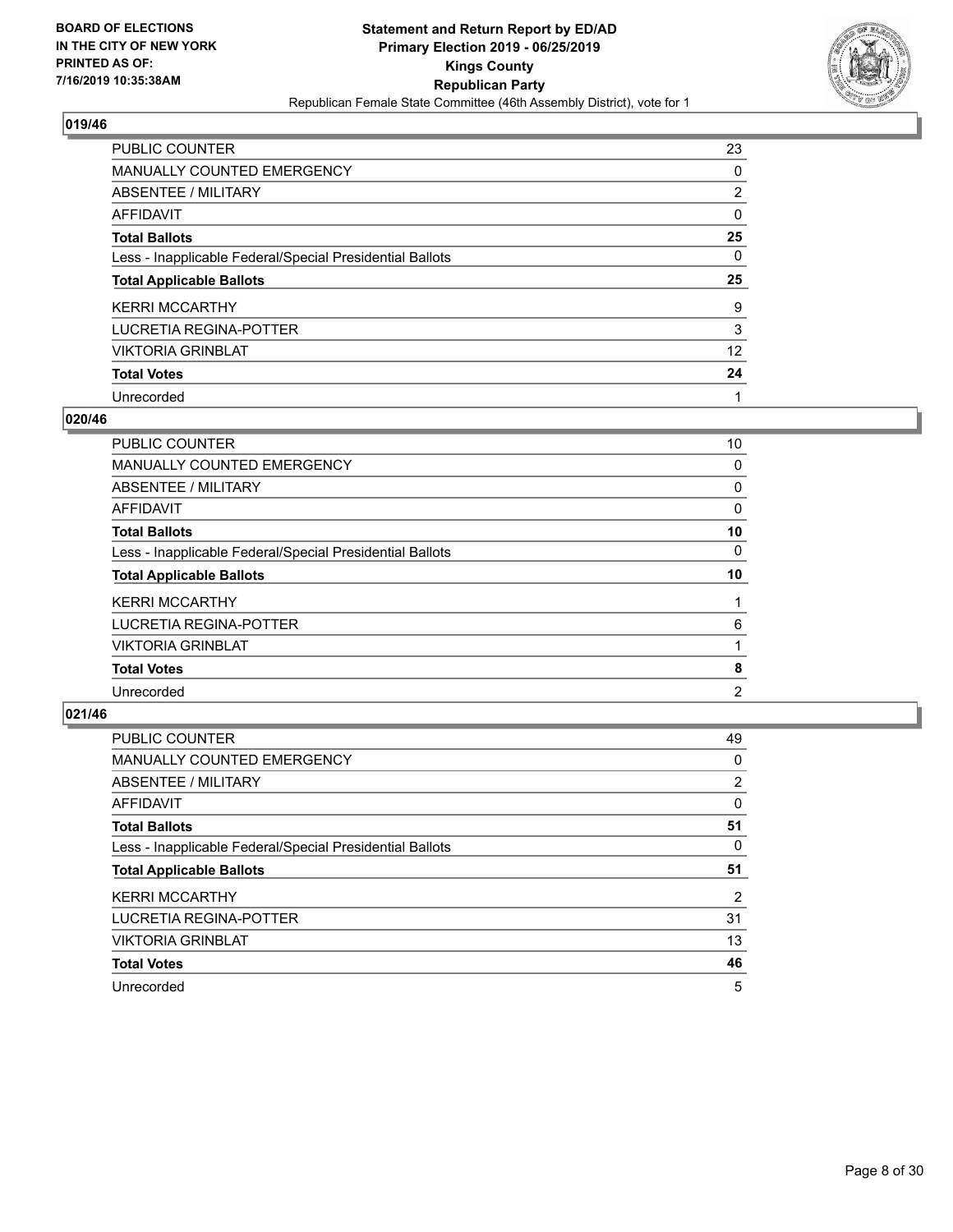

| PUBLIC COUNTER                                           | 35             |
|----------------------------------------------------------|----------------|
| MANUALLY COUNTED EMERGENCY                               | $\Omega$       |
| ABSENTEE / MILITARY                                      | 0              |
| AFFIDAVIT                                                | $\Omega$       |
| <b>Total Ballots</b>                                     | 35             |
| Less - Inapplicable Federal/Special Presidential Ballots | $\Omega$       |
| <b>Total Applicable Ballots</b>                          | 35             |
| <b>KERRI MCCARTHY</b>                                    | 10             |
| LUCRETIA REGINA-POTTER                                   | 6              |
| <b>VIKTORIA GRINBLAT</b>                                 | 17             |
| <b>Total Votes</b>                                       | 33             |
| Unrecorded                                               | $\overline{2}$ |

#### **023/46**

| <b>PUBLIC COUNTER</b>                                    | 18       |
|----------------------------------------------------------|----------|
| MANUALLY COUNTED EMERGENCY                               | 0        |
| <b>ABSENTEE / MILITARY</b>                               | 6        |
| <b>AFFIDAVIT</b>                                         | $\Omega$ |
| <b>Total Ballots</b>                                     | 24       |
| Less - Inapplicable Federal/Special Presidential Ballots | 0        |
| <b>Total Applicable Ballots</b>                          | 24       |
| <b>KERRI MCCARTHY</b>                                    | 6        |
| LUCRETIA REGINA-POTTER                                   | 6        |
| <b>VIKTORIA GRINBLAT</b>                                 | 8        |
| <b>Total Votes</b>                                       | 20       |
| Unrecorded                                               | 4        |

| <b>PUBLIC COUNTER</b>                                    | 51       |
|----------------------------------------------------------|----------|
| <b>MANUALLY COUNTED EMERGENCY</b>                        | $\Omega$ |
| ABSENTEE / MILITARY                                      |          |
| AFFIDAVIT                                                |          |
| <b>Total Ballots</b>                                     | 53       |
| Less - Inapplicable Federal/Special Presidential Ballots | $\Omega$ |
| <b>Total Applicable Ballots</b>                          | 53       |
| <b>KERRI MCCARTHY</b>                                    | $\Omega$ |
| LUCRETIA REGINA-POTTER                                   | 35       |
| <b>VIKTORIA GRINBLAT</b>                                 | 11       |
| <b>Total Votes</b>                                       | 46       |
| Unrecorded                                               | 7        |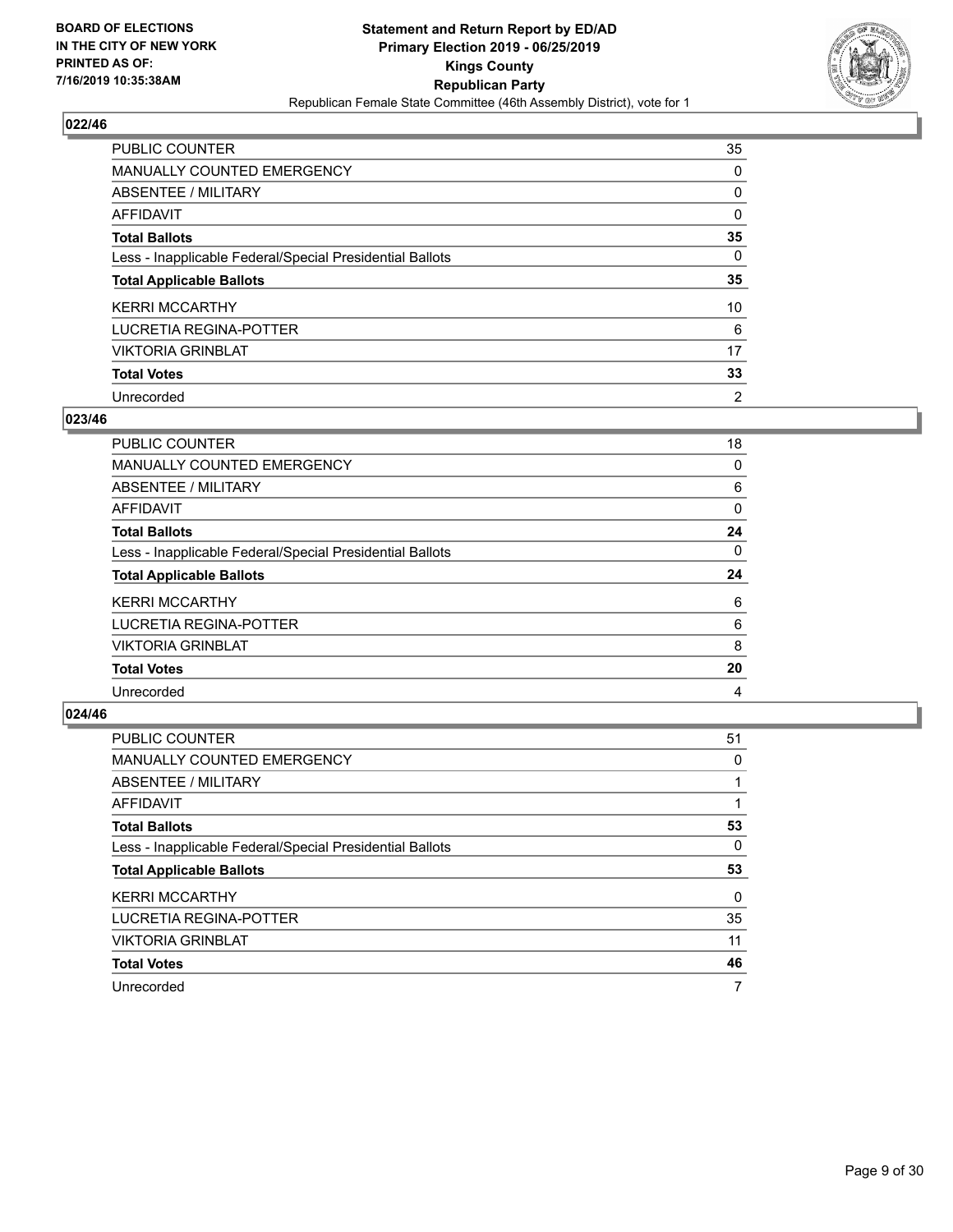

| <b>PUBLIC COUNTER</b>                                    | 55 |
|----------------------------------------------------------|----|
| <b>MANUALLY COUNTED EMERGENCY</b>                        | 0  |
| ABSENTEE / MILITARY                                      | 2  |
| AFFIDAVIT                                                | 0  |
| <b>Total Ballots</b>                                     | 57 |
| Less - Inapplicable Federal/Special Presidential Ballots | 0  |
| <b>Total Applicable Ballots</b>                          | 57 |
| <b>KERRI MCCARTHY</b>                                    | 9  |
| LUCRETIA REGINA-POTTER                                   | 23 |
| <b>VIKTORIA GRINBLAT</b>                                 | 14 |
| <b>Total Votes</b>                                       | 46 |
|                                                          |    |

#### **026/46**

| PUBLIC COUNTER                                           | 22       |
|----------------------------------------------------------|----------|
| MANUALLY COUNTED EMERGENCY                               | $\Omega$ |
| ABSENTEE / MILITARY                                      | 0        |
| <b>AFFIDAVIT</b>                                         | $\Omega$ |
| <b>Total Ballots</b>                                     | 22       |
| Less - Inapplicable Federal/Special Presidential Ballots | 0        |
| <b>Total Applicable Ballots</b>                          | 22       |
| <b>KERRI MCCARTHY</b>                                    |          |
| LUCRETIA REGINA-POTTER                                   | 3        |
| <b>VIKTORIA GRINBLAT</b>                                 | 11       |
| <b>Total Votes</b>                                       | 15       |
| Unrecorded                                               | 7        |

| <b>PUBLIC COUNTER</b>                                    | 35 |
|----------------------------------------------------------|----|
| <b>MANUALLY COUNTED EMERGENCY</b>                        | 0  |
| ABSENTEE / MILITARY                                      |    |
| AFFIDAVIT                                                | 0  |
| <b>Total Ballots</b>                                     | 36 |
| Less - Inapplicable Federal/Special Presidential Ballots | 0  |
| <b>Total Applicable Ballots</b>                          | 36 |
| <b>KERRI MCCARTHY</b>                                    | 14 |
| LUCRETIA REGINA-POTTER                                   | 7  |
| <b>VIKTORIA GRINBLAT</b>                                 | 14 |
| MELANIA TRUMP (WRITE-IN)                                 |    |
| <b>Total Votes</b>                                       | 36 |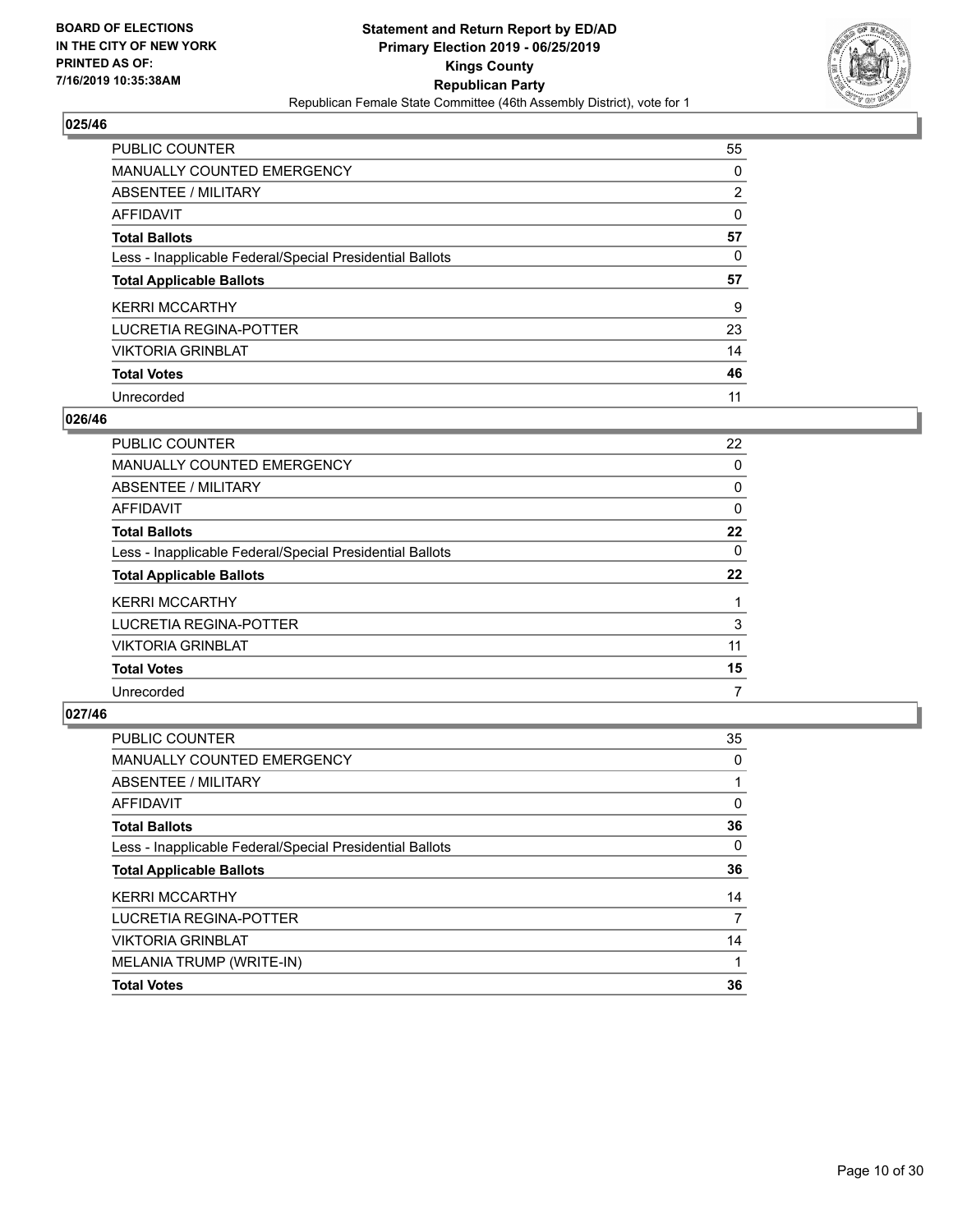

| <b>PUBLIC COUNTER</b>                                    | 41       |
|----------------------------------------------------------|----------|
| <b>MANUALLY COUNTED EMERGENCY</b>                        | $\Omega$ |
| ABSENTEE / MILITARY                                      | $\Omega$ |
| <b>AFFIDAVIT</b>                                         | $\Omega$ |
| <b>Total Ballots</b>                                     | 41       |
| Less - Inapplicable Federal/Special Presidential Ballots | 0        |
| <b>Total Applicable Ballots</b>                          | 41       |
| <b>KERRI MCCARTHY</b>                                    | 6        |
| LUCRETIA REGINA-POTTER                                   | 18       |
| <b>VIKTORIA GRINBLAT</b>                                 | 17       |
| <b>Total Votes</b>                                       | 41       |

## **029/46**

| <b>PUBLIC COUNTER</b>                                    | 49             |
|----------------------------------------------------------|----------------|
| <b>MANUALLY COUNTED EMERGENCY</b>                        | 0              |
| ABSENTEE / MILITARY                                      | $\overline{2}$ |
| AFFIDAVIT                                                |                |
| <b>Total Ballots</b>                                     | 52             |
| Less - Inapplicable Federal/Special Presidential Ballots | $\Omega$       |
| <b>Total Applicable Ballots</b>                          | 52             |
| <b>KERRI MCCARTHY</b>                                    | 6              |
| LUCRETIA REGINA-POTTER                                   | 33             |
| <b>VIKTORIA GRINBLAT</b>                                 | 13             |
| <b>Total Votes</b>                                       | 52             |
|                                                          |                |

| <b>PUBLIC COUNTER</b>                                    | 10 |
|----------------------------------------------------------|----|
| <b>MANUALLY COUNTED EMERGENCY</b>                        | 0  |
| ABSENTEE / MILITARY                                      | 0  |
| AFFIDAVIT                                                | 0  |
| <b>Total Ballots</b>                                     | 10 |
| Less - Inapplicable Federal/Special Presidential Ballots | 0  |
| <b>Total Applicable Ballots</b>                          | 10 |
| <b>KERRI MCCARTHY</b>                                    | 3  |
| LUCRETIA REGINA-POTTER                                   |    |
| <b>VIKTORIA GRINBLAT</b>                                 | 5  |
| <b>Total Votes</b>                                       | 9  |
| Unrecorded                                               |    |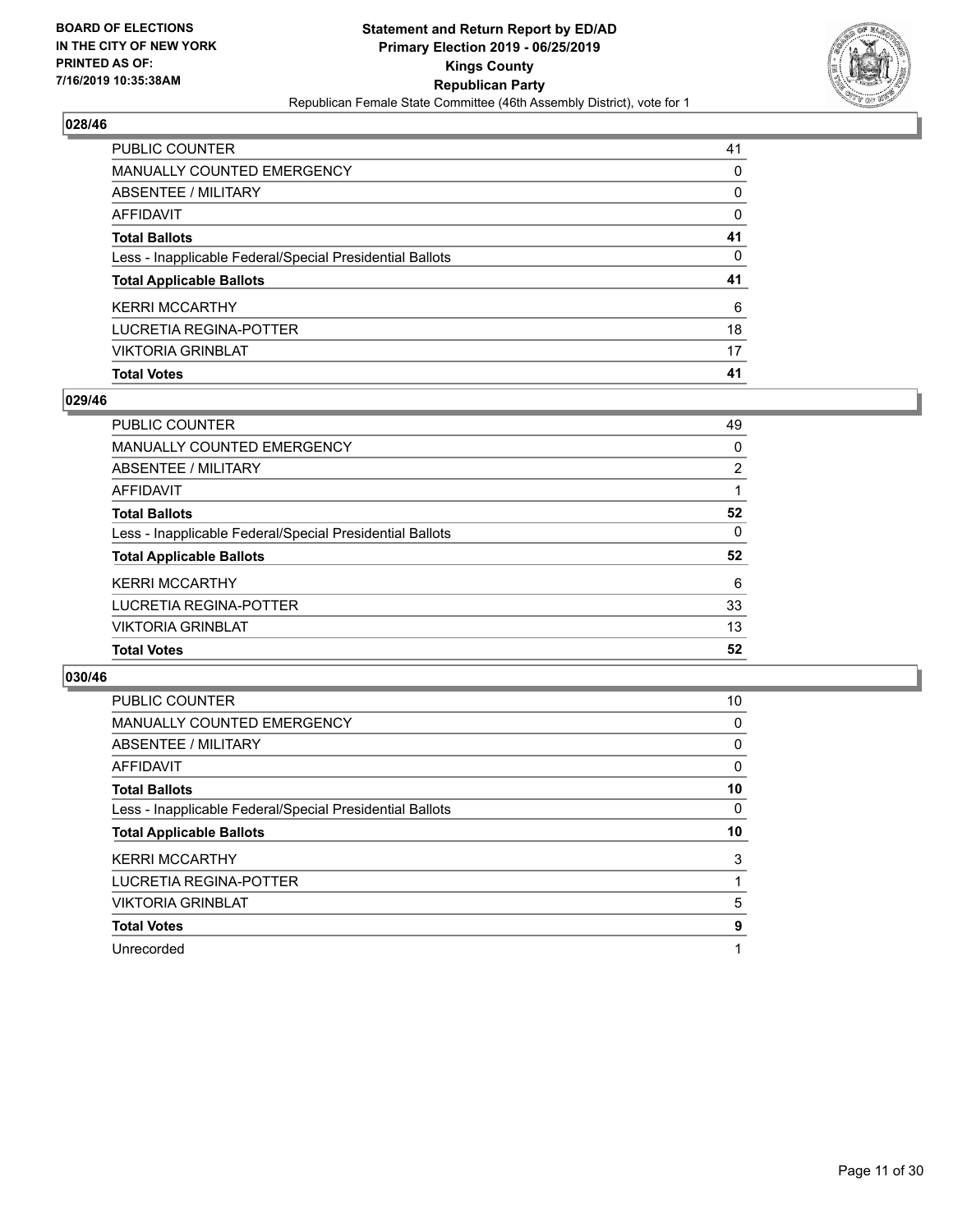

| <b>PUBLIC COUNTER</b>                                    | 12 <sup>2</sup> |
|----------------------------------------------------------|-----------------|
| <b>MANUALLY COUNTED EMERGENCY</b>                        | $\Omega$        |
| ABSENTEE / MILITARY                                      | 0               |
| AFFIDAVIT                                                | 0               |
| <b>Total Ballots</b>                                     | 12              |
| Less - Inapplicable Federal/Special Presidential Ballots | $\Omega$        |
| <b>Total Applicable Ballots</b>                          | $12 \,$         |
| <b>KERRI MCCARTHY</b>                                    | 8               |
| LUCRETIA REGINA-POTTER                                   | 3               |
| <b>VIKTORIA GRINBLAT</b>                                 | 0               |
| <b>Total Votes</b>                                       | 11              |
| Unrecorded                                               |                 |

#### **032/46**

| <b>MANUALLY COUNTED EMERGENCY</b><br>0                               |
|----------------------------------------------------------------------|
| ABSENTEE / MILITARY<br>$\Omega$                                      |
| <b>AFFIDAVIT</b><br>$\Omega$                                         |
| $\mathbf{2}$<br><b>Total Ballots</b>                                 |
| $\Omega$<br>Less - Inapplicable Federal/Special Presidential Ballots |
| 2<br><b>Total Applicable Ballots</b>                                 |
| <b>KERRI MCCARTHY</b><br>$\Omega$                                    |
| LUCRETIA REGINA-POTTER<br>$\overline{2}$                             |
| <b>VIKTORIA GRINBLAT</b><br>$\Omega$                                 |
| $\mathbf{2}$<br><b>Total Votes</b>                                   |

| <b>PUBLIC COUNTER</b>                                    |          |
|----------------------------------------------------------|----------|
| <b>MANUALLY COUNTED EMERGENCY</b>                        | 0        |
| ABSENTEE / MILITARY                                      | 0        |
| AFFIDAVIT                                                | 0        |
| <b>Total Ballots</b>                                     |          |
| Less - Inapplicable Federal/Special Presidential Ballots | 0        |
| <b>Total Applicable Ballots</b>                          |          |
| <b>KERRI MCCARTHY</b>                                    |          |
| LUCRETIA REGINA-POTTER                                   | $\Omega$ |
| <b>VIKTORIA GRINBLAT</b>                                 | 0        |
| <b>Total Votes</b>                                       |          |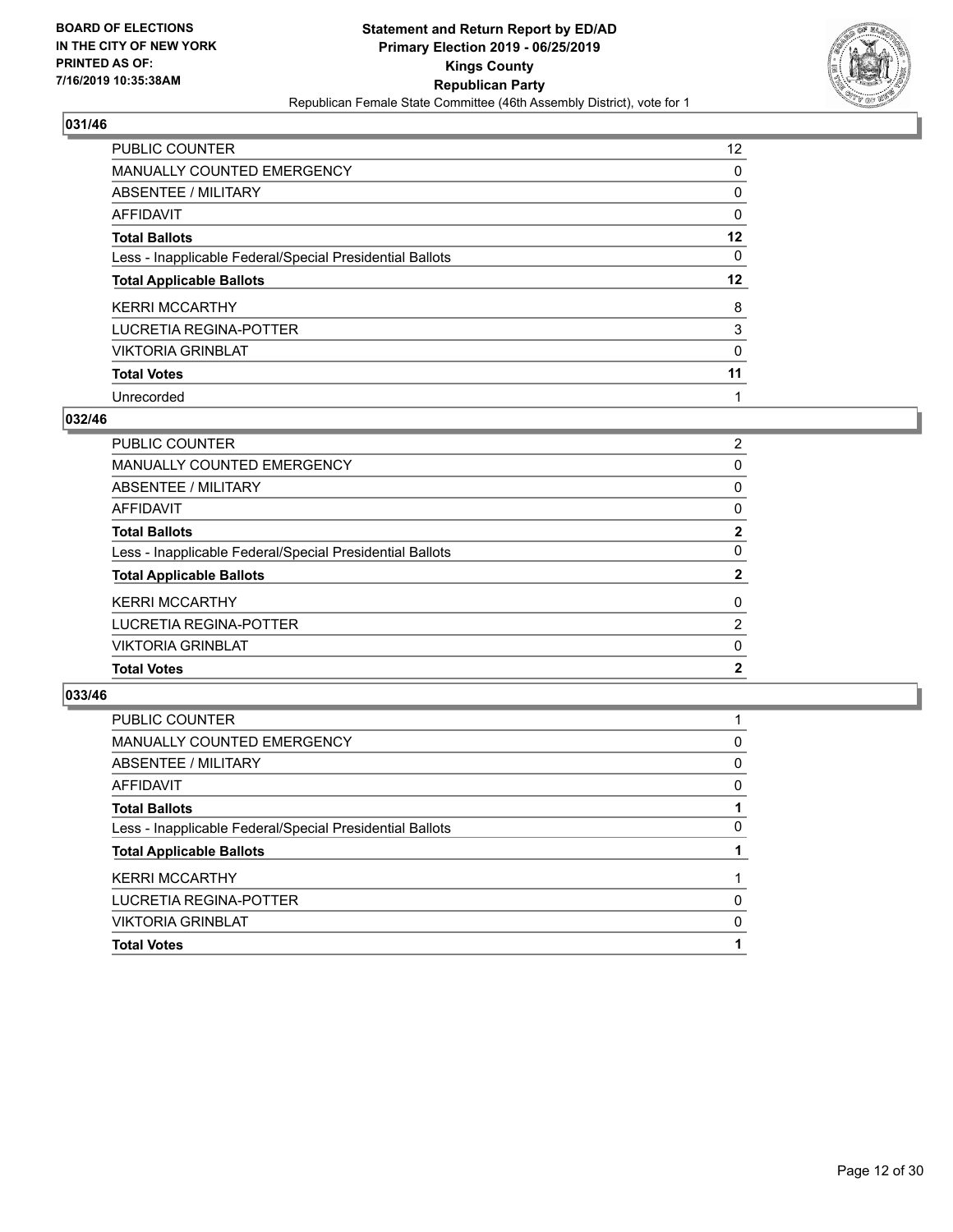

| PUBLIC COUNTER                                           | 4        |
|----------------------------------------------------------|----------|
| <b>MANUALLY COUNTED EMERGENCY</b>                        | 0        |
| ABSENTEE / MILITARY                                      | $\Omega$ |
| <b>AFFIDAVIT</b>                                         | $\Omega$ |
| <b>Total Ballots</b>                                     | 4        |
| Less - Inapplicable Federal/Special Presidential Ballots | $\Omega$ |
| <b>Total Applicable Ballots</b>                          | 4        |
| <b>KERRI MCCARTHY</b>                                    | 4        |
| LUCRETIA REGINA-POTTER                                   | $\Omega$ |
| <b>VIKTORIA GRINBLAT</b>                                 | $\Omega$ |
| <b>Total Votes</b>                                       | 4        |

## **035/46**

| <b>PUBLIC COUNTER</b>                                    | 4 |
|----------------------------------------------------------|---|
| MANUALLY COUNTED EMERGENCY                               | 0 |
| ABSENTEE / MILITARY                                      |   |
| <b>AFFIDAVIT</b>                                         | 0 |
| <b>Total Ballots</b>                                     | 5 |
| Less - Inapplicable Federal/Special Presidential Ballots | 0 |
| <b>Total Applicable Ballots</b>                          | 5 |
| <b>KERRI MCCARTHY</b>                                    | 3 |
| LUCRETIA REGINA-POTTER                                   |   |
| <b>VIKTORIA GRINBLAT</b>                                 |   |
| <b>Total Votes</b>                                       | 5 |
|                                                          |   |

| PUBLIC COUNTER                                           | 22 |
|----------------------------------------------------------|----|
| MANUALLY COUNTED EMERGENCY                               | 0  |
| ABSENTEE / MILITARY                                      |    |
| AFFIDAVIT                                                |    |
| <b>Total Ballots</b>                                     | 24 |
| Less - Inapplicable Federal/Special Presidential Ballots | 0  |
| <b>Total Applicable Ballots</b>                          | 24 |
| <b>KERRI MCCARTHY</b>                                    | 4  |
| LUCRETIA REGINA-POTTER                                   | 19 |
| <b>VIKTORIA GRINBLAT</b>                                 |    |
| <b>Total Votes</b>                                       | 24 |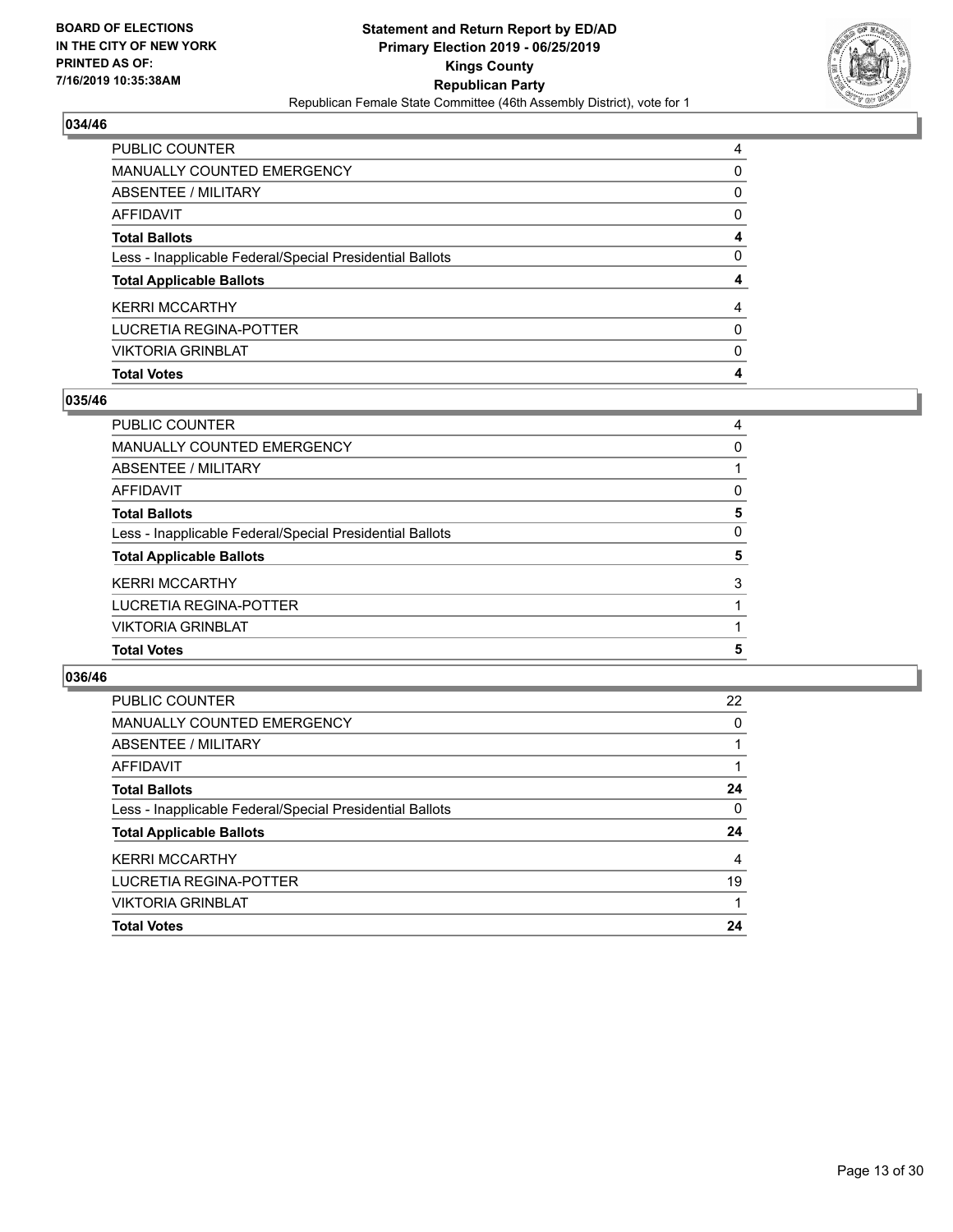

| PUBLIC COUNTER                                           | $\Omega$ |
|----------------------------------------------------------|----------|
| <b>MANUALLY COUNTED EMERGENCY</b>                        | 0        |
| ABSENTEE / MILITARY                                      | $\Omega$ |
| <b>AFFIDAVIT</b>                                         | $\Omega$ |
| <b>Total Ballots</b>                                     | 0        |
| Less - Inapplicable Federal/Special Presidential Ballots | $\Omega$ |
| <b>Total Applicable Ballots</b>                          | 0        |
| <b>KERRI MCCARTHY</b>                                    | $\Omega$ |
| LUCRETIA REGINA-POTTER                                   | $\Omega$ |
| <b>VIKTORIA GRINBLAT</b>                                 | $\Omega$ |
| <b>Total Votes</b>                                       | 0        |

## **038/46**

| PUBLIC COUNTER                                           | 13 |
|----------------------------------------------------------|----|
| <b>MANUALLY COUNTED EMERGENCY</b>                        | 0  |
| <b>ABSENTEE / MILITARY</b>                               | 2  |
| <b>AFFIDAVIT</b>                                         | 0  |
| <b>Total Ballots</b>                                     | 15 |
| Less - Inapplicable Federal/Special Presidential Ballots | 0  |
| <b>Total Applicable Ballots</b>                          | 15 |
| <b>KERRI MCCARTHY</b>                                    | 4  |
| LUCRETIA REGINA-POTTER                                   | 5  |
| <b>VIKTORIA GRINBLAT</b>                                 | 4  |
| <b>Total Votes</b>                                       | 13 |
| Unrecorded                                               | 2  |
|                                                          |    |

| 0 |
|---|
| 0 |
| 0 |
|   |
| 0 |
|   |
| 0 |
|   |
| 0 |
|   |
|   |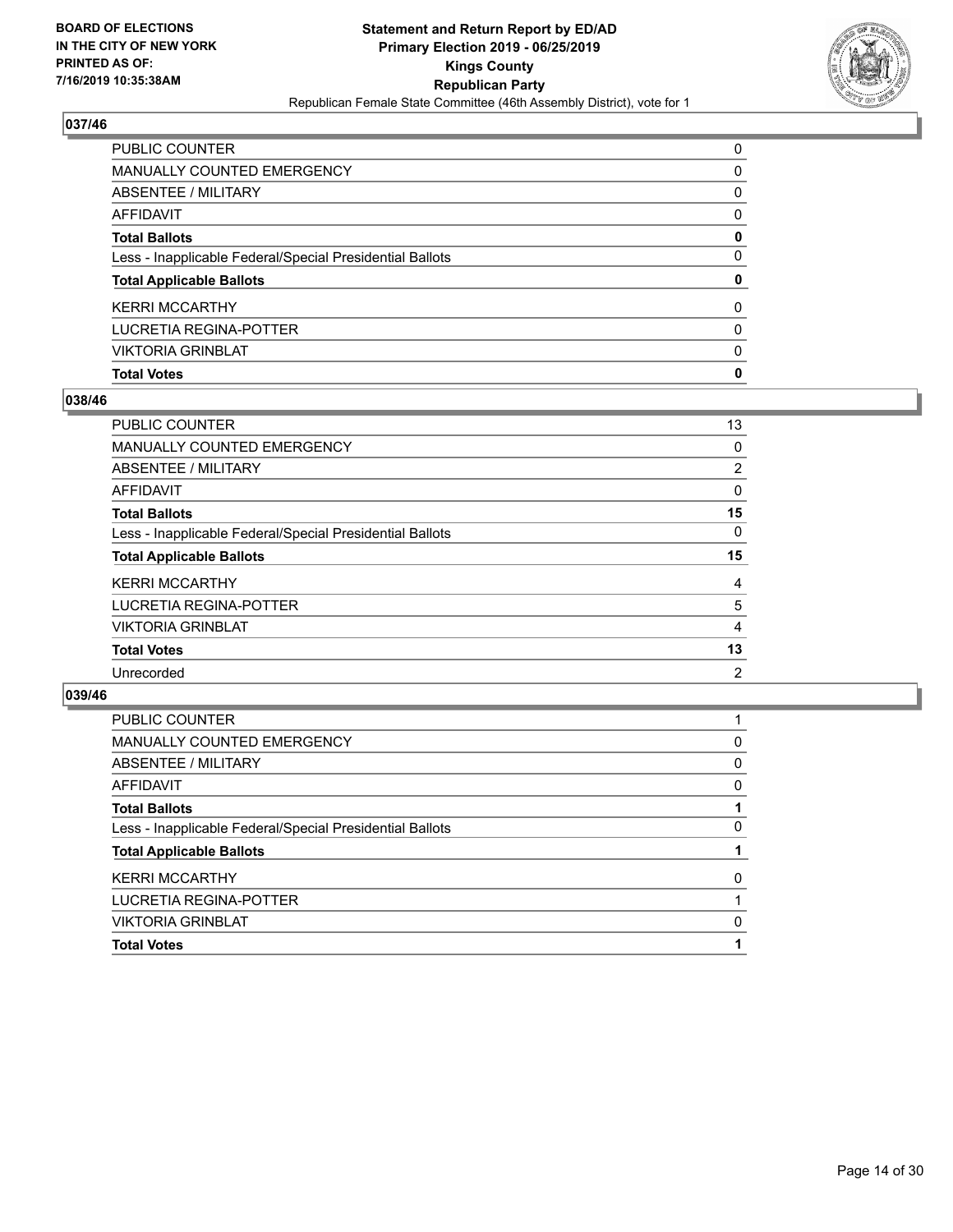

| PUBLIC COUNTER                                           | $\Omega$ |
|----------------------------------------------------------|----------|
| <b>MANUALLY COUNTED EMERGENCY</b>                        | 0        |
| ABSENTEE / MILITARY                                      | $\Omega$ |
| <b>AFFIDAVIT</b>                                         | $\Omega$ |
| <b>Total Ballots</b>                                     | 0        |
| Less - Inapplicable Federal/Special Presidential Ballots | $\Omega$ |
| <b>Total Applicable Ballots</b>                          | 0        |
| <b>KERRI MCCARTHY</b>                                    | $\Omega$ |
| LUCRETIA REGINA-POTTER                                   | $\Omega$ |
| <b>VIKTORIA GRINBLAT</b>                                 | $\Omega$ |
| <b>Total Votes</b>                                       | 0        |

## **041/46**

| PUBLIC COUNTER                                           | 18       |
|----------------------------------------------------------|----------|
| <b>MANUALLY COUNTED EMERGENCY</b>                        | 0        |
| ABSENTEE / MILITARY                                      |          |
| <b>AFFIDAVIT</b>                                         | 0        |
| <b>Total Ballots</b>                                     | 19       |
| Less - Inapplicable Federal/Special Presidential Ballots | $\Omega$ |
| <b>Total Applicable Ballots</b>                          | 19       |
| <b>KERRI MCCARTHY</b>                                    | 16       |
| LUCRETIA REGINA-POTTER                                   | 3        |
| <b>VIKTORIA GRINBLAT</b>                                 | $\Omega$ |
| <b>Total Votes</b>                                       | 19       |
|                                                          |          |

| PUBLIC COUNTER                                           | 30 |
|----------------------------------------------------------|----|
| <b>MANUALLY COUNTED EMERGENCY</b>                        | 0  |
| ABSENTEE / MILITARY                                      | 0  |
| AFFIDAVIT                                                | 0  |
| <b>Total Ballots</b>                                     | 30 |
| Less - Inapplicable Federal/Special Presidential Ballots | 0  |
| <b>Total Applicable Ballots</b>                          | 30 |
| <b>KERRI MCCARTHY</b>                                    |    |
| LUCRETIA REGINA-POTTER                                   | 27 |
| <b>VIKTORIA GRINBLAT</b>                                 |    |
| <b>Total Votes</b>                                       | 29 |
| Unrecorded                                               |    |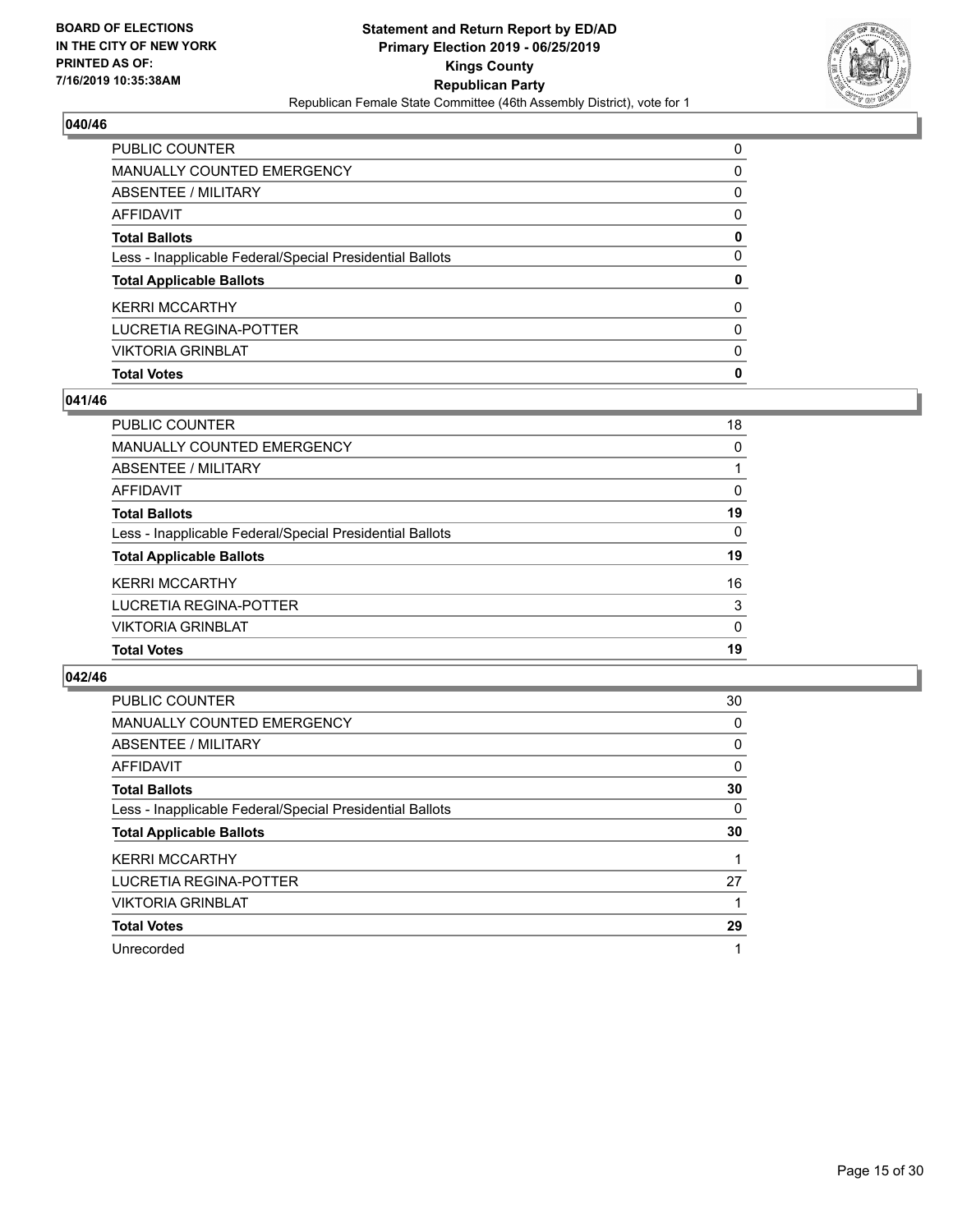

| PUBLIC COUNTER                                           | $\Omega$ |
|----------------------------------------------------------|----------|
| <b>MANUALLY COUNTED EMERGENCY</b>                        | 0        |
| ABSENTEE / MILITARY                                      | $\Omega$ |
| <b>AFFIDAVIT</b>                                         | $\Omega$ |
| <b>Total Ballots</b>                                     | 0        |
| Less - Inapplicable Federal/Special Presidential Ballots | $\Omega$ |
| <b>Total Applicable Ballots</b>                          | 0        |
| <b>KERRI MCCARTHY</b>                                    | $\Omega$ |
| LUCRETIA REGINA-POTTER                                   | $\Omega$ |
| <b>VIKTORIA GRINBLAT</b>                                 | $\Omega$ |
| <b>Total Votes</b>                                       | 0        |

## **044/46**

| PUBLIC COUNTER                                           | 7  |
|----------------------------------------------------------|----|
| MANUALLY COUNTED EMERGENCY                               | 0  |
| <b>ABSENTEE / MILITARY</b>                               | 7  |
| <b>AFFIDAVIT</b>                                         | 0  |
| <b>Total Ballots</b>                                     | 14 |
| Less - Inapplicable Federal/Special Presidential Ballots | 0  |
| <b>Total Applicable Ballots</b>                          | 14 |
| <b>KERRI MCCARTHY</b>                                    | 2  |
| LUCRETIA REGINA-POTTER                                   | 7  |
| <b>VIKTORIA GRINBLAT</b>                                 | 4  |
| <b>Total Votes</b>                                       | 13 |
| Unrecorded                                               |    |
|                                                          |    |

| <b>PUBLIC COUNTER</b>                                    | 14             |
|----------------------------------------------------------|----------------|
| MANUALLY COUNTED EMERGENCY                               | $\Omega$       |
| ABSENTEE / MILITARY                                      |                |
| <b>AFFIDAVIT</b>                                         | 0              |
| <b>Total Ballots</b>                                     | 15             |
| Less - Inapplicable Federal/Special Presidential Ballots | $\Omega$       |
| <b>Total Applicable Ballots</b>                          | 15             |
| <b>KERRI MCCARTHY</b>                                    | 8              |
| LUCRETIA REGINA-POTTER                                   | 2              |
| <b>VIKTORIA GRINBLAT</b>                                 | 3              |
| <b>Total Votes</b>                                       | 13             |
| Unrecorded                                               | $\overline{2}$ |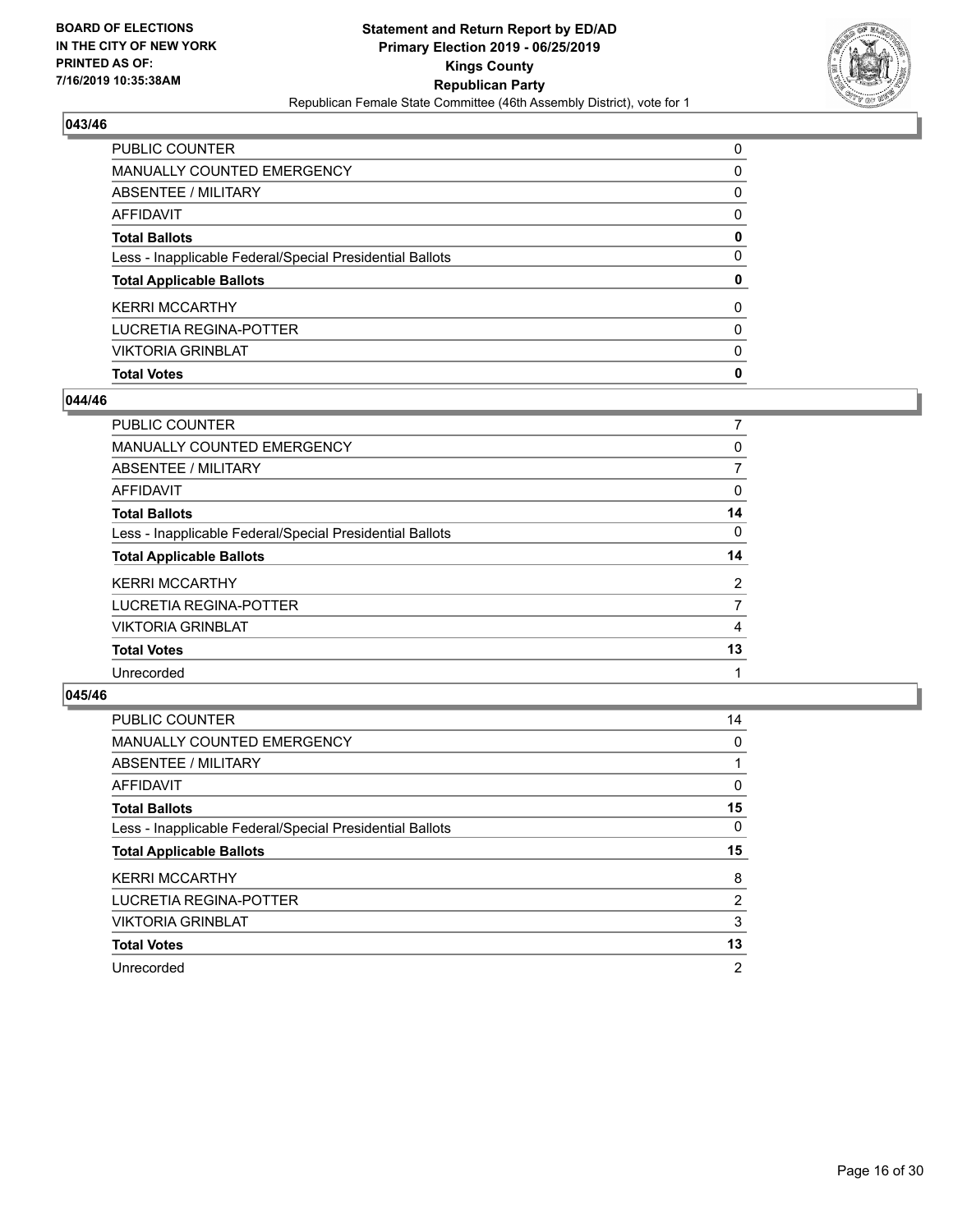

| <b>PUBLIC COUNTER</b>                                    | 7              |
|----------------------------------------------------------|----------------|
| <b>MANUALLY COUNTED EMERGENCY</b>                        | 0              |
| <b>ABSENTEE / MILITARY</b>                               |                |
| AFFIDAVIT                                                | 0              |
| <b>Total Ballots</b>                                     | 8              |
| Less - Inapplicable Federal/Special Presidential Ballots | 0              |
| <b>Total Applicable Ballots</b>                          | 8              |
| <b>KERRI MCCARTHY</b>                                    | 3              |
| LUCRETIA REGINA-POTTER                                   |                |
| <b>VIKTORIA GRINBLAT</b>                                 | 2              |
| <b>Total Votes</b>                                       | 6              |
| Unrecorded                                               | $\overline{2}$ |

#### **047/46**

| PUBLIC COUNTER                                           | 32             |
|----------------------------------------------------------|----------------|
| <b>MANUALLY COUNTED EMERGENCY</b>                        | $\Omega$       |
| ABSENTEE / MILITARY                                      | $\overline{2}$ |
| AFFIDAVIT                                                | $\Omega$       |
| <b>Total Ballots</b>                                     | 34             |
| Less - Inapplicable Federal/Special Presidential Ballots | $\Omega$       |
| <b>Total Applicable Ballots</b>                          | 34             |
| <b>KERRI MCCARTHY</b>                                    | 8              |
| LUCRETIA REGINA-POTTER                                   | 26             |
| <b>VIKTORIA GRINBLAT</b>                                 | $\Omega$       |
| <b>Total Votes</b>                                       | 34             |

| <b>PUBLIC COUNTER</b>                                    | 6 |
|----------------------------------------------------------|---|
| <b>MANUALLY COUNTED EMERGENCY</b>                        | 0 |
| ABSENTEE / MILITARY                                      | 2 |
| AFFIDAVIT                                                | 0 |
| <b>Total Ballots</b>                                     | 8 |
| Less - Inapplicable Federal/Special Presidential Ballots | 0 |
| <b>Total Applicable Ballots</b>                          | 8 |
| <b>KERRI MCCARTHY</b>                                    | 6 |
| LUCRETIA REGINA-POTTER                                   | 2 |
| <b>VIKTORIA GRINBLAT</b>                                 | 0 |
| <b>Total Votes</b>                                       | 8 |
|                                                          |   |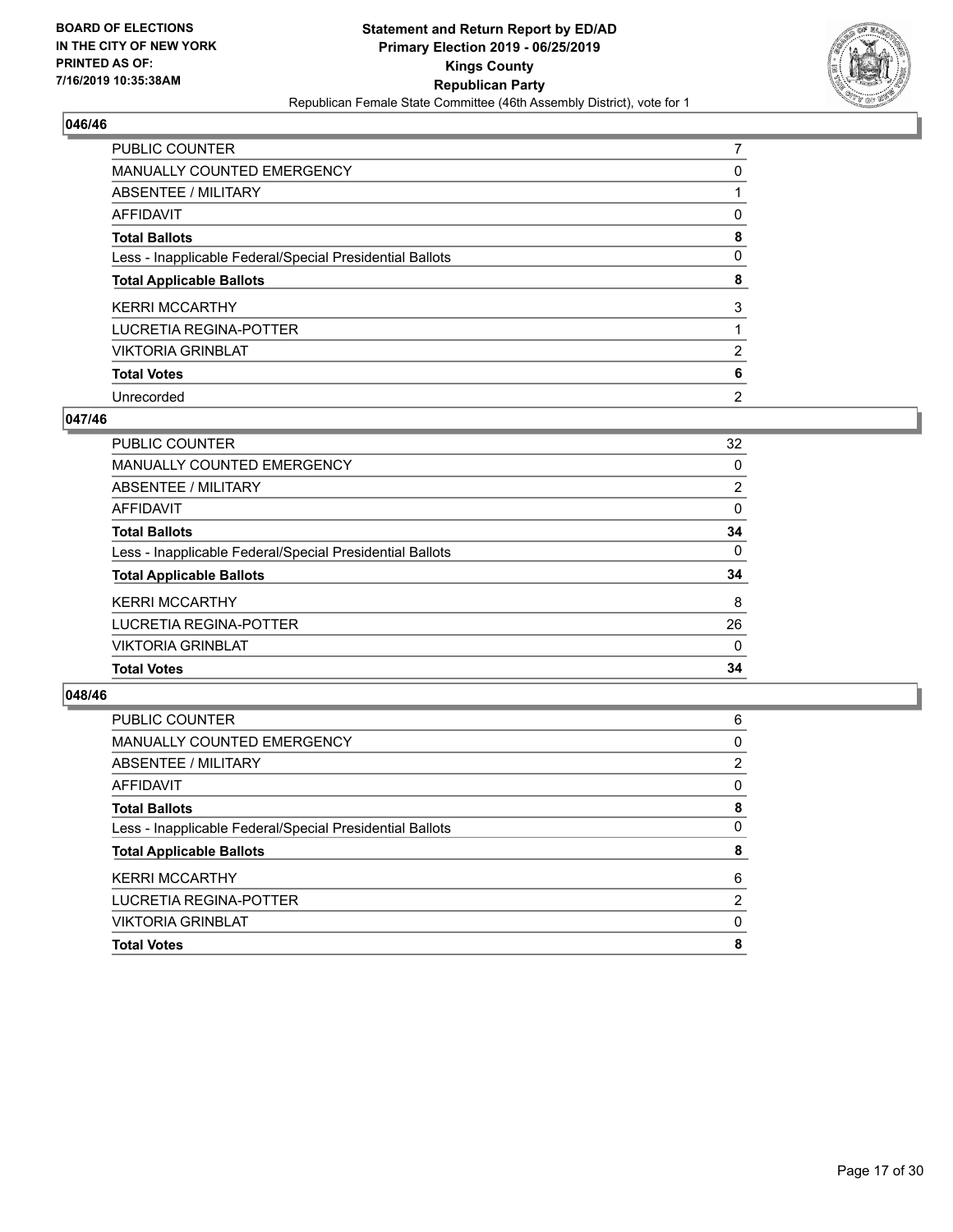

| <b>PUBLIC COUNTER</b>                                    | 7 |
|----------------------------------------------------------|---|
| <b>MANUALLY COUNTED EMERGENCY</b>                        | 0 |
| <b>ABSENTEE / MILITARY</b>                               |   |
| AFFIDAVIT                                                | 0 |
| <b>Total Ballots</b>                                     | 8 |
| Less - Inapplicable Federal/Special Presidential Ballots | 0 |
| <b>Total Applicable Ballots</b>                          | 8 |
| <b>KERRI MCCARTHY</b>                                    |   |
| LUCRETIA REGINA-POTTER                                   | 0 |
| <b>VIKTORIA GRINBLAT</b>                                 | 0 |
| <b>Total Votes</b>                                       |   |
| Unrecorded                                               |   |

#### **050/46**

| <b>PUBLIC COUNTER</b>                                    | 24       |
|----------------------------------------------------------|----------|
| <b>MANUALLY COUNTED EMERGENCY</b>                        | 0        |
| ABSENTEE / MILITARY                                      |          |
| AFFIDAVIT                                                | 0        |
| <b>Total Ballots</b>                                     | 25       |
| Less - Inapplicable Federal/Special Presidential Ballots | $\Omega$ |
| <b>Total Applicable Ballots</b>                          | 25       |
| <b>KERRI MCCARTHY</b>                                    | 23       |
| LUCRETIA REGINA-POTTER                                   |          |
| <b>VIKTORIA GRINBLAT</b>                                 | $\Omega$ |
| <b>Total Votes</b>                                       | 24       |
| Unrecorded                                               |          |

| <b>PUBLIC COUNTER</b>                                    | 23       |
|----------------------------------------------------------|----------|
| <b>MANUALLY COUNTED EMERGENCY</b>                        | $\Omega$ |
| ABSENTEE / MILITARY                                      |          |
| AFFIDAVIT                                                | $\Omega$ |
| <b>Total Ballots</b>                                     | 24       |
| Less - Inapplicable Federal/Special Presidential Ballots | $\Omega$ |
| <b>Total Applicable Ballots</b>                          | 24       |
| <b>KERRI MCCARTHY</b>                                    | 20       |
| LUCRETIA REGINA-POTTER                                   | 4        |
| <b>VIKTORIA GRINBLAT</b>                                 | 0        |
| <b>Total Votes</b>                                       | 24       |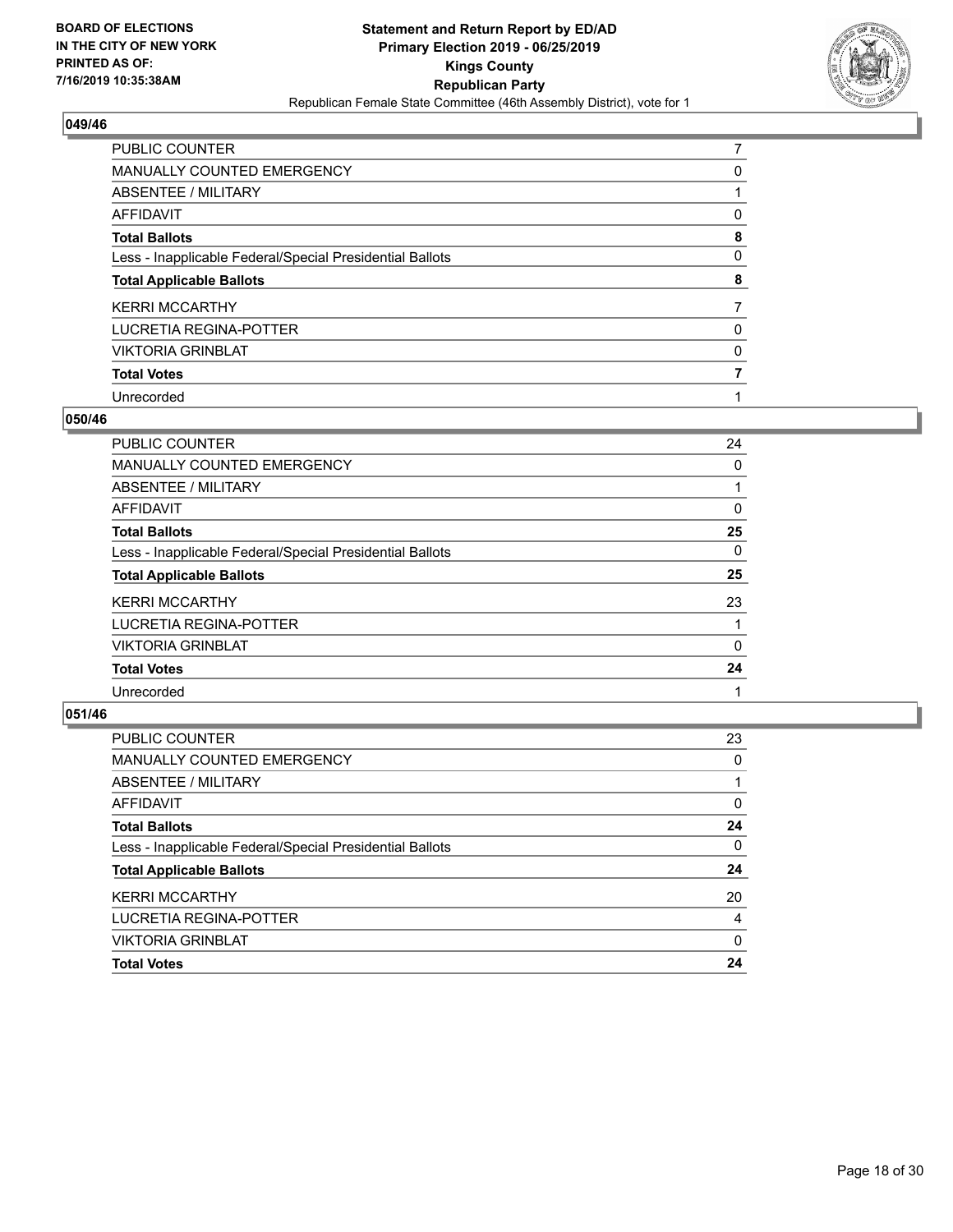

| <b>PUBLIC COUNTER</b>                                    | 40             |
|----------------------------------------------------------|----------------|
| MANUALLY COUNTED EMERGENCY                               | 0              |
| ABSENTEE / MILITARY                                      |                |
| AFFIDAVIT                                                | 0              |
| <b>Total Ballots</b>                                     | 41             |
| Less - Inapplicable Federal/Special Presidential Ballots | 0              |
| <b>Total Applicable Ballots</b>                          | 41             |
| <b>KERRI MCCARTHY</b>                                    | 33             |
| LUCRETIA REGINA-POTTER                                   | 5              |
| <b>VIKTORIA GRINBLAT</b>                                 |                |
| <b>Total Votes</b>                                       | 39             |
| Unrecorded                                               | $\overline{2}$ |

#### **053/46**

| <b>PUBLIC COUNTER</b>                                    | 14             |
|----------------------------------------------------------|----------------|
| <b>MANUALLY COUNTED EMERGENCY</b>                        | $\Omega$       |
| ABSENTEE / MILITARY                                      | $\overline{2}$ |
| AFFIDAVIT                                                | 0              |
| <b>Total Ballots</b>                                     | 16             |
| Less - Inapplicable Federal/Special Presidential Ballots | 0              |
| <b>Total Applicable Ballots</b>                          | 16             |
| <b>KERRI MCCARTHY</b>                                    | 12             |
| LUCRETIA REGINA-POTTER                                   | 2              |
| <b>VIKTORIA GRINBLAT</b>                                 |                |
| <b>Total Votes</b>                                       | 15             |
| Unrecorded                                               |                |

| <b>PUBLIC COUNTER</b>                                    | 13             |
|----------------------------------------------------------|----------------|
| MANUALLY COUNTED EMERGENCY                               | 0              |
| ABSENTEE / MILITARY                                      | 3              |
| AFFIDAVIT                                                | $\Omega$       |
| <b>Total Ballots</b>                                     | 16             |
| Less - Inapplicable Federal/Special Presidential Ballots | $\Omega$       |
| <b>Total Applicable Ballots</b>                          | 16             |
| <b>KERRI MCCARTHY</b>                                    | 8              |
| LUCRETIA REGINA-POTTER                                   | 5              |
| <b>VIKTORIA GRINBLAT</b>                                 |                |
| <b>Total Votes</b>                                       | 14             |
| Unrecorded                                               | $\overline{2}$ |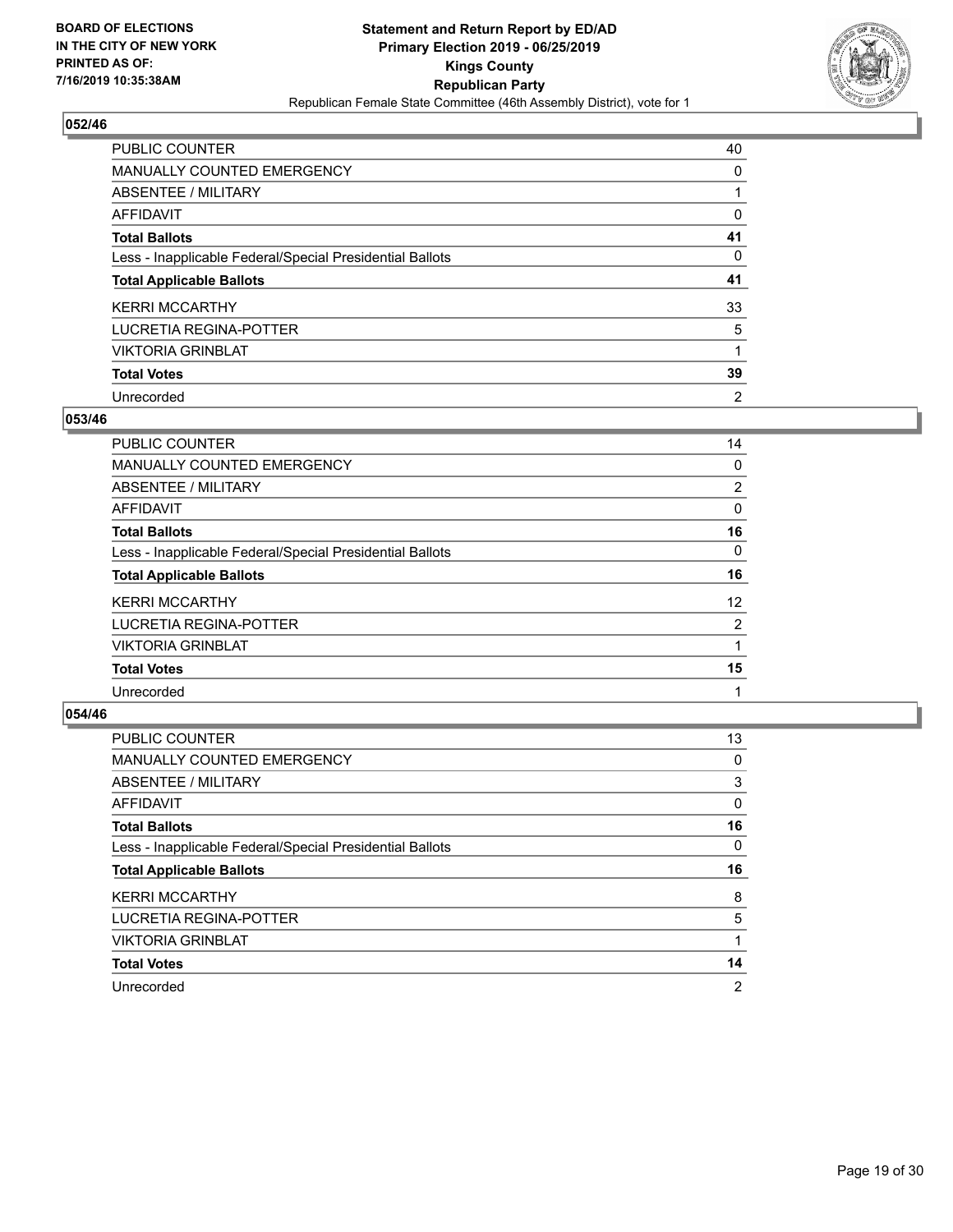

| PUBLIC COUNTER                                           | 8              |
|----------------------------------------------------------|----------------|
| MANUALLY COUNTED EMERGENCY                               | 0              |
| ABSENTEE / MILITARY                                      | 0              |
| AFFIDAVIT                                                | 0              |
| <b>Total Ballots</b>                                     | 8              |
| Less - Inapplicable Federal/Special Presidential Ballots | 0              |
| <b>Total Applicable Ballots</b>                          | 8              |
| <b>KERRI MCCARTHY</b>                                    | 5              |
| LUCRETIA REGINA-POTTER                                   | $\overline{2}$ |
| <b>VIKTORIA GRINBLAT</b>                                 | 0              |
| <b>Total Votes</b>                                       |                |
| Unrecorded                                               |                |

#### **056/46**

| <b>PUBLIC COUNTER</b>                                    | 14       |
|----------------------------------------------------------|----------|
| <b>MANUALLY COUNTED EMERGENCY</b>                        | 0        |
| ABSENTEE / MILITARY                                      | 0        |
| AFFIDAVIT                                                | 0        |
| <b>Total Ballots</b>                                     | 14       |
| Less - Inapplicable Federal/Special Presidential Ballots | $\Omega$ |
| <b>Total Applicable Ballots</b>                          | 14       |
| <b>KERRI MCCARTHY</b>                                    | 9        |
| LUCRETIA REGINA-POTTER                                   | 2        |
| <b>VIKTORIA GRINBLAT</b>                                 | 0        |
| <b>Total Votes</b>                                       | 11       |
| Unrecorded                                               | 3        |

| <b>PUBLIC COUNTER</b>                                    | 14              |
|----------------------------------------------------------|-----------------|
| <b>MANUALLY COUNTED EMERGENCY</b>                        | $\Omega$        |
| ABSENTEE / MILITARY                                      |                 |
| <b>AFFIDAVIT</b>                                         | 0               |
| <b>Total Ballots</b>                                     | 15              |
| Less - Inapplicable Federal/Special Presidential Ballots | 0               |
| <b>Total Applicable Ballots</b>                          | 15              |
| <b>KERRI MCCARTHY</b>                                    | 12 <sup>2</sup> |
| LUCRETIA REGINA-POTTER                                   |                 |
| <b>VIKTORIA GRINBLAT</b>                                 | $\Omega$        |
| <b>Total Votes</b>                                       | 13              |
| Unrecorded                                               | 2               |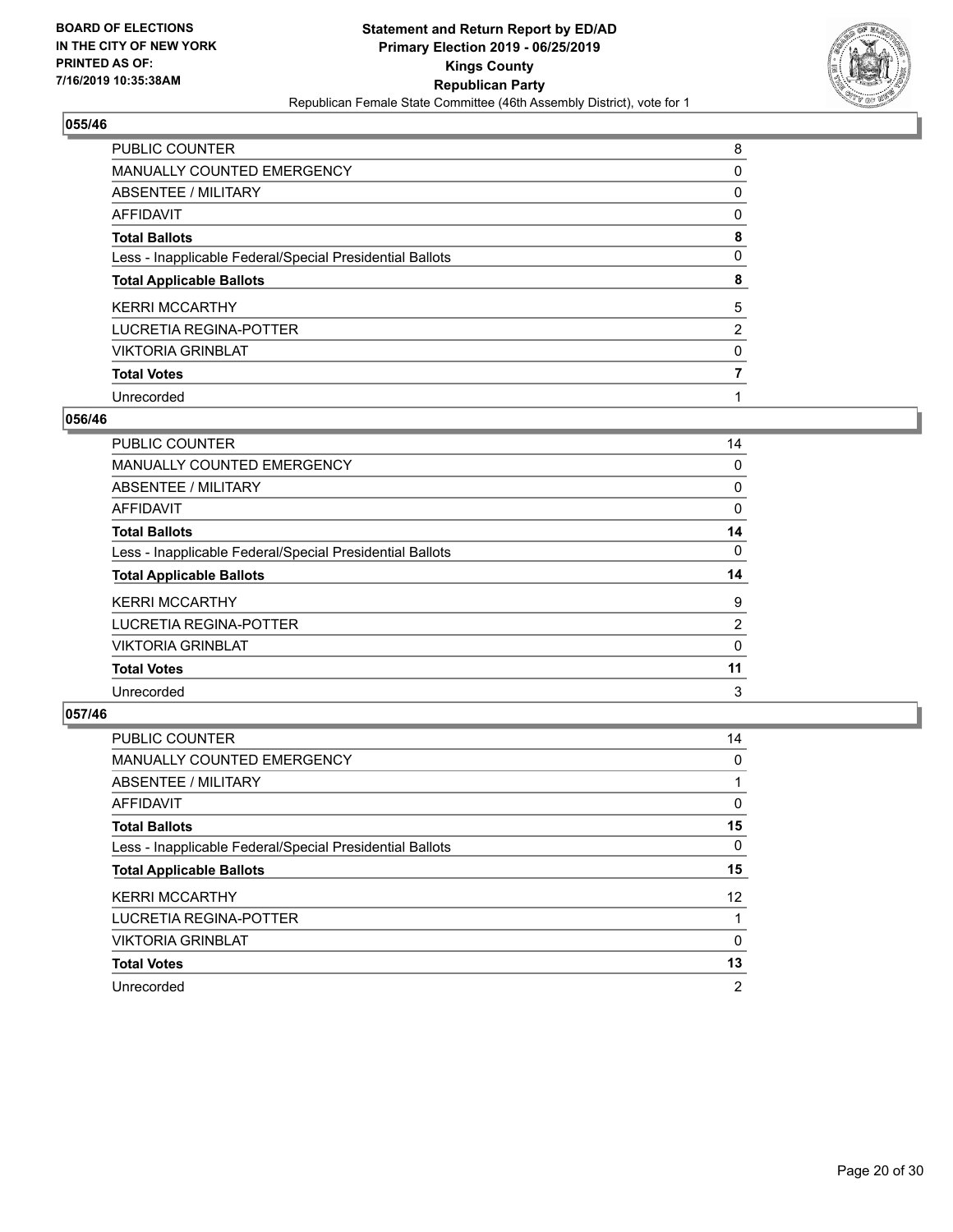

| <b>PUBLIC COUNTER</b>                                    | 15       |
|----------------------------------------------------------|----------|
| <b>MANUALLY COUNTED EMERGENCY</b>                        | $\Omega$ |
| ABSENTEE / MILITARY                                      | $\Omega$ |
| AFFIDAVIT                                                | $\Omega$ |
| <b>Total Ballots</b>                                     | 15       |
| Less - Inapplicable Federal/Special Presidential Ballots | $\Omega$ |
| <b>Total Applicable Ballots</b>                          | 15       |
| <b>KERRI MCCARTHY</b>                                    | 14       |
| <b>LUCRETIA REGINA-POTTER</b>                            |          |
| <b>VIKTORIA GRINBLAT</b>                                 | $\Omega$ |
| <b>Total Votes</b>                                       | 15       |

## **059/46**

| <b>PUBLIC COUNTER</b>                                    | 9              |
|----------------------------------------------------------|----------------|
| <b>MANUALLY COUNTED EMERGENCY</b>                        | $\Omega$       |
| ABSENTEE / MILITARY                                      | $\overline{2}$ |
| AFFIDAVIT                                                | $\Omega$       |
| <b>Total Ballots</b>                                     | 11             |
| Less - Inapplicable Federal/Special Presidential Ballots | $\Omega$       |
| <b>Total Applicable Ballots</b>                          | 11             |
| <b>KERRI MCCARTHY</b>                                    | 9              |
| LUCRETIA REGINA-POTTER                                   | $\overline{2}$ |
| <b>VIKTORIA GRINBLAT</b>                                 | 0              |
| <b>Total Votes</b>                                       | 11             |
|                                                          |                |

| <b>PUBLIC COUNTER</b>                                    | 19       |
|----------------------------------------------------------|----------|
| MANUALLY COUNTED EMERGENCY                               | 0        |
| ABSENTEE / MILITARY                                      | 2        |
| AFFIDAVIT                                                | $\Omega$ |
| <b>Total Ballots</b>                                     | 21       |
| Less - Inapplicable Federal/Special Presidential Ballots | $\Omega$ |
| <b>Total Applicable Ballots</b>                          | 21       |
| <b>KERRI MCCARTHY</b>                                    | 18       |
| LUCRETIA REGINA-POTTER                                   | 3        |
| <b>VIKTORIA GRINBLAT</b>                                 | 0        |
| <b>Total Votes</b>                                       | 21       |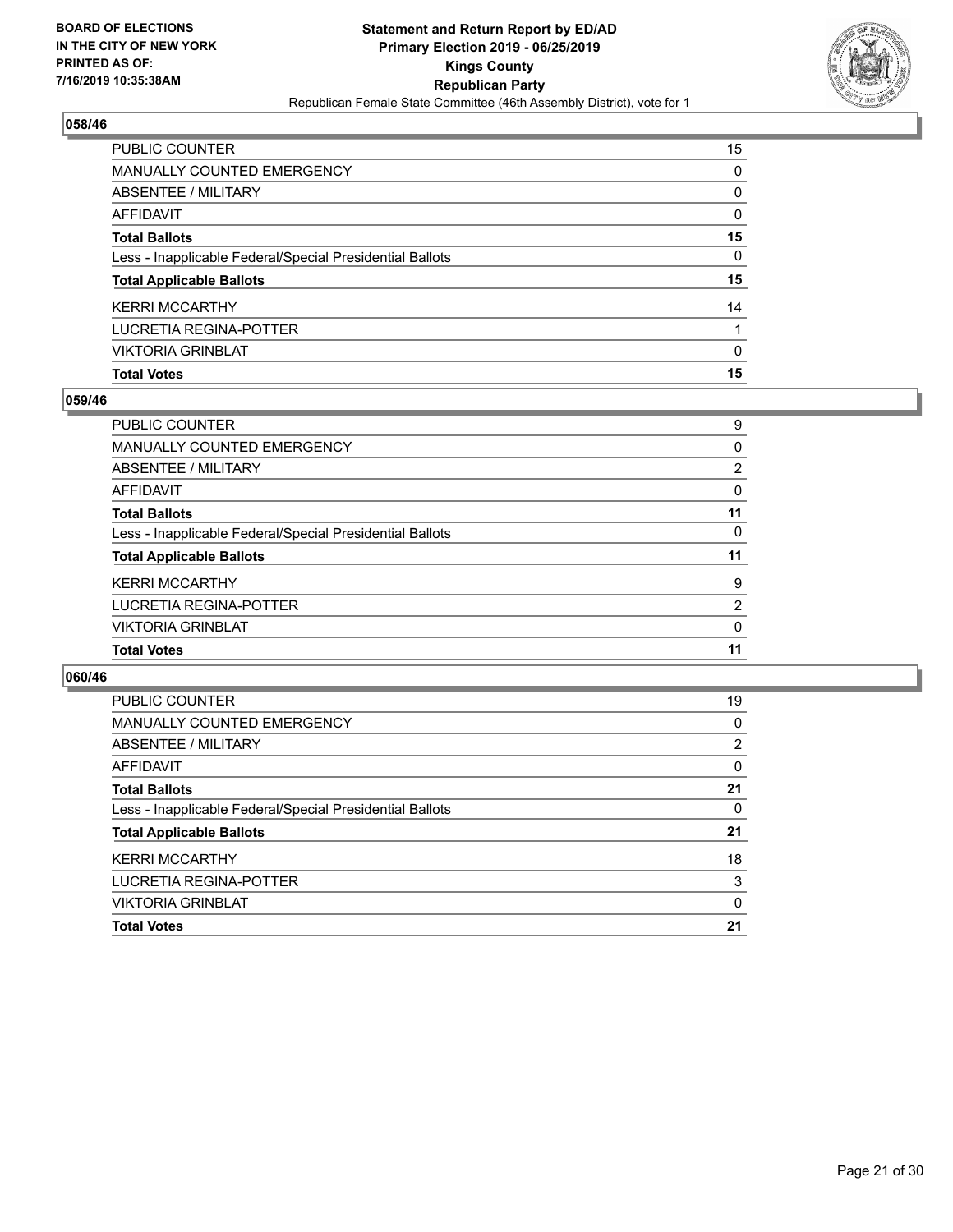

| <b>PUBLIC COUNTER</b>                                    | 12 <sup>2</sup> |
|----------------------------------------------------------|-----------------|
| MANUALLY COUNTED EMERGENCY                               | 0               |
| ABSENTEE / MILITARY                                      | 0               |
| AFFIDAVIT                                                | 0               |
| <b>Total Ballots</b>                                     | 12              |
| Less - Inapplicable Federal/Special Presidential Ballots | 0               |
| <b>Total Applicable Ballots</b>                          | $12 \,$         |
| <b>KERRI MCCARTHY</b>                                    | 9               |
| LUCRETIA REGINA-POTTER                                   | $\overline{2}$  |
| <b>VIKTORIA GRINBLAT</b>                                 | 0               |
| <b>Total Votes</b>                                       | 11              |
| Unrecorded                                               |                 |

#### **062/46**

| <b>PUBLIC COUNTER</b>                                    | 19       |
|----------------------------------------------------------|----------|
| MANUALLY COUNTED EMERGENCY                               | 0        |
| ABSENTEE / MILITARY                                      | 0        |
| AFFIDAVIT                                                |          |
| <b>Total Ballots</b>                                     | 20       |
| Less - Inapplicable Federal/Special Presidential Ballots | 0        |
| <b>Total Applicable Ballots</b>                          | 20       |
| <b>KERRI MCCARTHY</b>                                    | 15       |
| LUCRETIA REGINA-POTTER                                   | 4        |
| <b>VIKTORIA GRINBLAT</b>                                 | $\Omega$ |
| <b>Total Votes</b>                                       | 19       |
| Unrecorded                                               |          |

| <b>PUBLIC COUNTER</b>                                    | 11             |
|----------------------------------------------------------|----------------|
| <b>MANUALLY COUNTED EMERGENCY</b>                        | 0              |
| ABSENTEE / MILITARY                                      | $\overline{2}$ |
| <b>AFFIDAVIT</b>                                         | 0              |
| <b>Total Ballots</b>                                     | 13             |
| Less - Inapplicable Federal/Special Presidential Ballots | $\Omega$       |
| <b>Total Applicable Ballots</b>                          | 13             |
| <b>KERRI MCCARTHY</b>                                    | 10             |
| LUCRETIA REGINA-POTTER                                   |                |
| <b>VIKTORIA GRINBLAT</b>                                 | $\Omega$       |
| <b>Total Votes</b>                                       | 11             |
| Unrecorded                                               | $\overline{2}$ |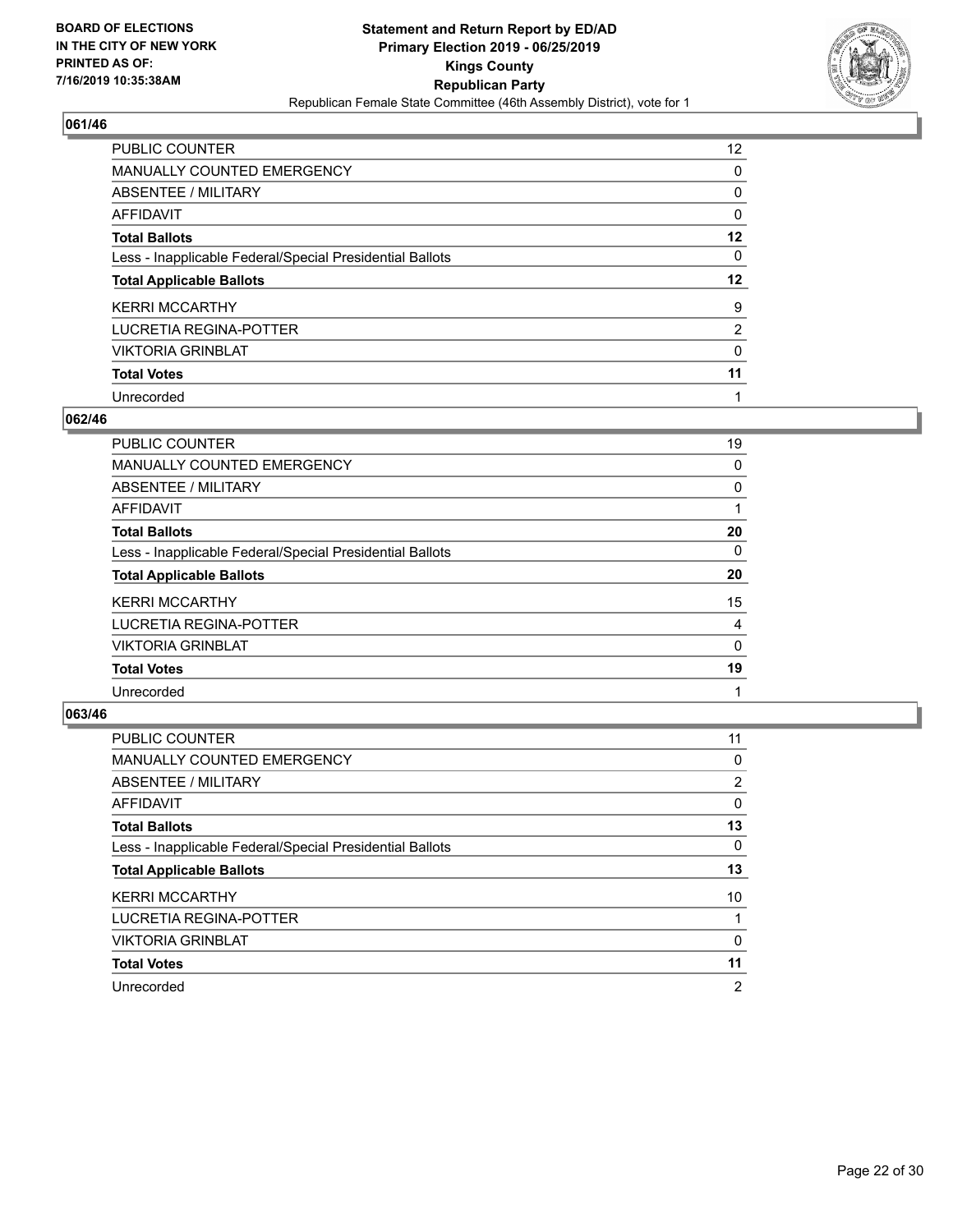

| <b>PUBLIC COUNTER</b>                                    | 10            |
|----------------------------------------------------------|---------------|
| MANUALLY COUNTED EMERGENCY                               | 0             |
| ABSENTEE / MILITARY                                      |               |
| AFFIDAVIT                                                | 0             |
| <b>Total Ballots</b>                                     | 11            |
| Less - Inapplicable Federal/Special Presidential Ballots | 0             |
| <b>Total Applicable Ballots</b>                          | 11            |
| <b>KERRI MCCARTHY</b>                                    | 7             |
| LUCRETIA REGINA-POTTER                                   | $\mathcal{P}$ |
| <b>VIKTORIA GRINBLAT</b>                                 | 2             |
| <b>Total Votes</b>                                       | 11            |

## **065/46**

| PUBLIC COUNTER                                           | 23             |
|----------------------------------------------------------|----------------|
| <b>MANUALLY COUNTED EMERGENCY</b>                        | 0              |
| ABSENTEE / MILITARY                                      | 4              |
| <b>AFFIDAVIT</b>                                         | 0              |
| <b>Total Ballots</b>                                     | 27             |
| Less - Inapplicable Federal/Special Presidential Ballots | $\Omega$       |
| <b>Total Applicable Ballots</b>                          | 27             |
| <b>KERRI MCCARTHY</b>                                    | 14             |
| LUCRETIA REGINA-POTTER                                   | 6              |
| <b>VIKTORIA GRINBLAT</b>                                 | 3              |
| <b>Total Votes</b>                                       | 23             |
| Unrecorded                                               | $\overline{4}$ |
|                                                          |                |

| <b>PUBLIC COUNTER</b>                                    | 12 <sup>2</sup> |
|----------------------------------------------------------|-----------------|
| <b>MANUALLY COUNTED EMERGENCY</b>                        | 0               |
| ABSENTEE / MILITARY                                      | $\Omega$        |
| AFFIDAVIT                                                | $\Omega$        |
| <b>Total Ballots</b>                                     | 12              |
| Less - Inapplicable Federal/Special Presidential Ballots | 0               |
| <b>Total Applicable Ballots</b>                          | 12              |
| <b>KERRI MCCARTHY</b>                                    | 11              |
| LUCRETIA REGINA-POTTER                                   |                 |
| <b>VIKTORIA GRINBLAT</b>                                 | 0               |
| <b>Total Votes</b>                                       | 12              |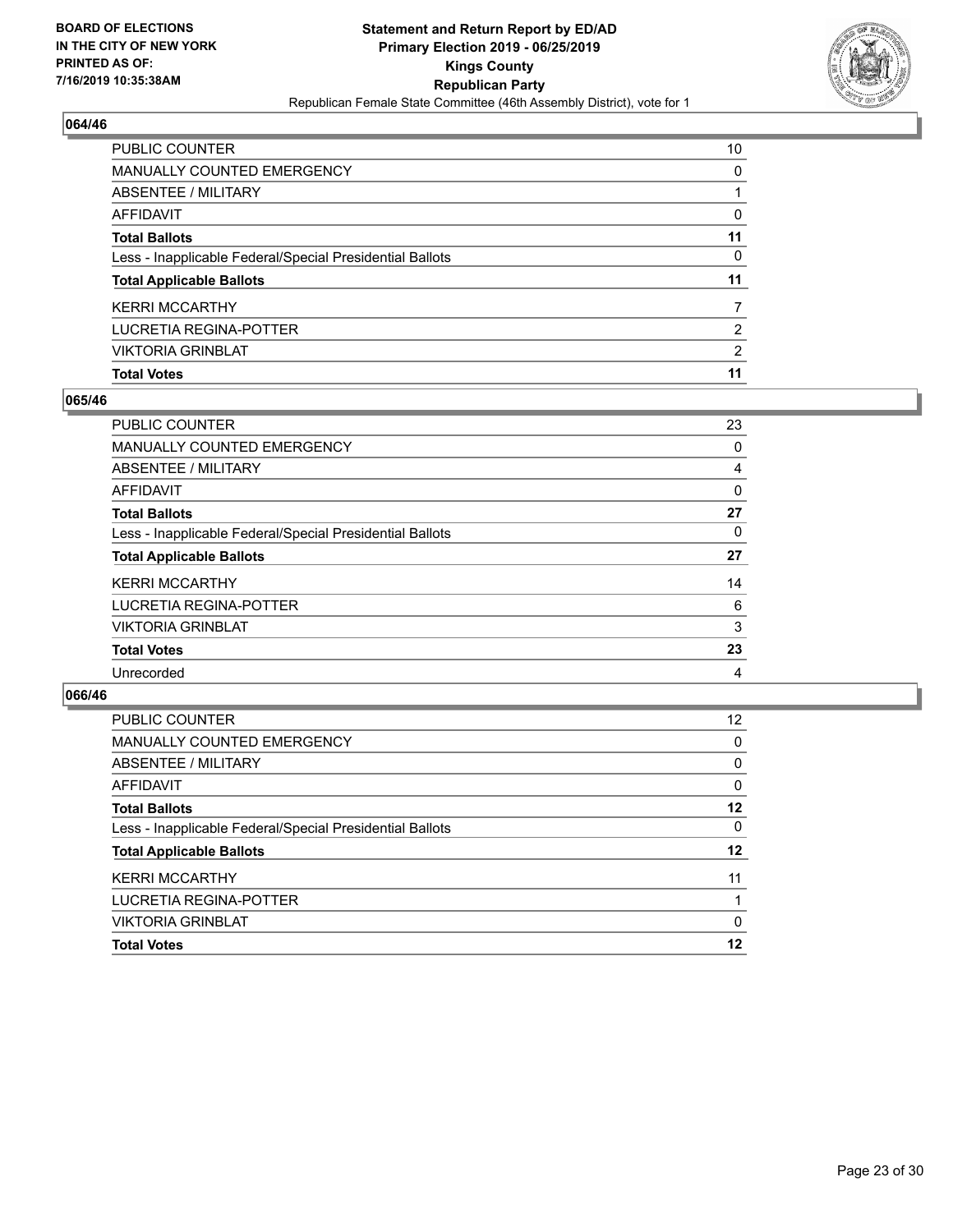

| PUBLIC COUNTER                                           | 26       |
|----------------------------------------------------------|----------|
| MANUALLY COUNTED EMERGENCY                               | $\Omega$ |
| ABSENTEE / MILITARY                                      | 0        |
| <b>AFFIDAVIT</b>                                         | $\Omega$ |
| <b>Total Ballots</b>                                     | 26       |
| Less - Inapplicable Federal/Special Presidential Ballots | $\Omega$ |
| <b>Total Applicable Ballots</b>                          | 26       |
| <b>KERRI MCCARTHY</b>                                    | 16       |
| LUCRETIA REGINA-POTTER                                   | 10       |
| <b>VIKTORIA GRINBLAT</b>                                 | $\Omega$ |
| <b>Total Votes</b>                                       | 26       |

## **068/46**

| <b>PUBLIC COUNTER</b>                                    | 22       |
|----------------------------------------------------------|----------|
| <b>MANUALLY COUNTED EMERGENCY</b>                        | $\Omega$ |
| ABSENTEE / MILITARY                                      | 3        |
| AFFIDAVIT                                                | $\Omega$ |
| <b>Total Ballots</b>                                     | 25       |
| Less - Inapplicable Federal/Special Presidential Ballots | $\Omega$ |
| <b>Total Applicable Ballots</b>                          | 25       |
| <b>KERRI MCCARTHY</b>                                    | 16       |
| LUCRETIA REGINA-POTTER                                   | 8        |
| <b>VIKTORIA GRINBLAT</b>                                 |          |
| <b>Total Votes</b>                                       | 25       |
|                                                          |          |

| <b>PUBLIC COUNTER</b>                                    | 28       |
|----------------------------------------------------------|----------|
| <b>MANUALLY COUNTED EMERGENCY</b>                        | 0        |
| ABSENTEE / MILITARY                                      | 0        |
| AFFIDAVIT                                                | $\Omega$ |
| <b>Total Ballots</b>                                     | 28       |
| Less - Inapplicable Federal/Special Presidential Ballots | 0        |
| <b>Total Applicable Ballots</b>                          | 28       |
| <b>KERRI MCCARTHY</b>                                    | 14       |
| LUCRETIA REGINA-POTTER                                   | 8        |
| <b>VIKTORIA GRINBLAT</b>                                 |          |
| <b>Total Votes</b>                                       | 23       |
| Unrecorded                                               | 5        |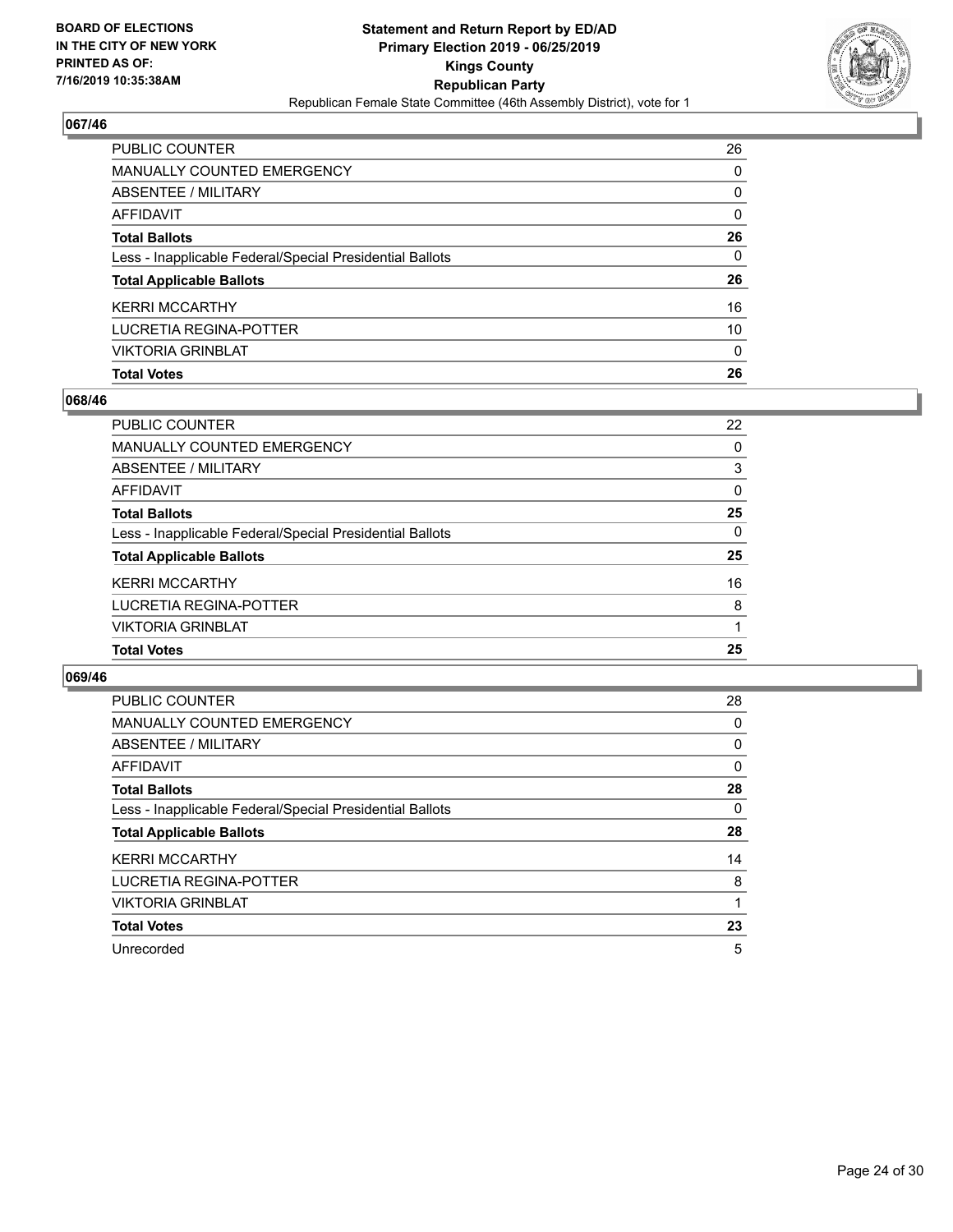

| <b>PUBLIC COUNTER</b>                                    | 23       |
|----------------------------------------------------------|----------|
| <b>MANUALLY COUNTED EMERGENCY</b>                        | $\Omega$ |
| ABSENTEE / MILITARY                                      | 2        |
| AFFIDAVIT                                                | $\Omega$ |
| <b>Total Ballots</b>                                     | 25       |
| Less - Inapplicable Federal/Special Presidential Ballots | 0        |
| <b>Total Applicable Ballots</b>                          | 25       |
| <b>KERRI MCCARTHY</b>                                    | 13       |
| LUCRETIA REGINA-POTTER                                   | 10       |
| <b>VIKTORIA GRINBLAT</b>                                 |          |
| <b>Total Votes</b>                                       | 24       |
| Unrecorded                                               |          |

#### **071/46**

| PUBLIC COUNTER                                           | 15             |
|----------------------------------------------------------|----------------|
| <b>MANUALLY COUNTED EMERGENCY</b>                        | 0              |
| ABSENTEE / MILITARY                                      |                |
| AFFIDAVIT                                                | $\Omega$       |
| <b>Total Ballots</b>                                     | 16             |
| Less - Inapplicable Federal/Special Presidential Ballots | $\Omega$       |
| <b>Total Applicable Ballots</b>                          | 16             |
| <b>KERRI MCCARTHY</b>                                    | 11             |
| LUCRETIA REGINA-POTTER                                   | $\overline{4}$ |
| <b>VIKTORIA GRINBLAT</b>                                 |                |
| <b>Total Votes</b>                                       | 16             |

| <b>PUBLIC COUNTER</b>                                    | 18             |
|----------------------------------------------------------|----------------|
| MANUALLY COUNTED EMERGENCY                               | 0              |
| ABSENTEE / MILITARY                                      | $\overline{2}$ |
| <b>AFFIDAVIT</b>                                         | $\Omega$       |
| <b>Total Ballots</b>                                     | 20             |
| Less - Inapplicable Federal/Special Presidential Ballots | 0              |
| <b>Total Applicable Ballots</b>                          | 20             |
|                                                          |                |
| <b>KERRI MCCARTHY</b>                                    | 9              |
| LUCRETIA REGINA-POTTER                                   | 8              |
| <b>VIKTORIA GRINBLAT</b>                                 |                |
| <b>Total Votes</b>                                       | 18             |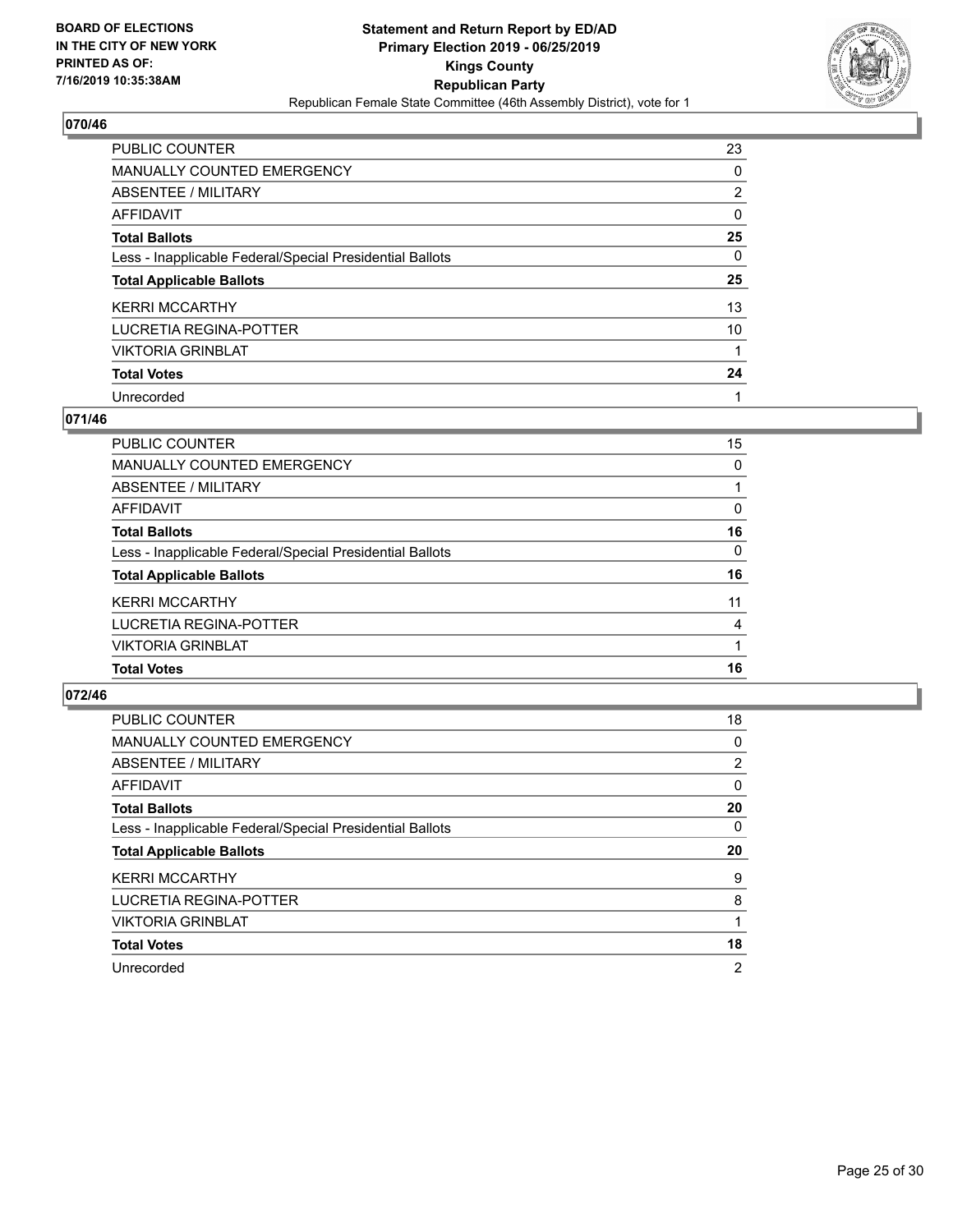

| PUBLIC COUNTER                                           |          |
|----------------------------------------------------------|----------|
| <b>MANUALLY COUNTED EMERGENCY</b>                        | 0        |
| ABSENTEE / MILITARY                                      | $\Omega$ |
| <b>AFFIDAVIT</b>                                         | $\Omega$ |
| <b>Total Ballots</b>                                     |          |
| Less - Inapplicable Federal/Special Presidential Ballots | 0        |
| <b>Total Applicable Ballots</b>                          |          |
| <b>KERRI MCCARTHY</b>                                    | 0        |
| LUCRETIA REGINA-POTTER                                   |          |
| <b>VIKTORIA GRINBLAT</b>                                 | 0        |
| <b>Total Votes</b>                                       |          |

## **074/46**

| PUBLIC COUNTER                                           |          |
|----------------------------------------------------------|----------|
| <b>MANUALLY COUNTED EMERGENCY</b>                        | $\Omega$ |
| <b>ABSENTEE / MILITARY</b>                               | $\Omega$ |
| <b>AFFIDAVIT</b>                                         | $\Omega$ |
| <b>Total Ballots</b>                                     |          |
| Less - Inapplicable Federal/Special Presidential Ballots | 0        |
| <b>Total Applicable Ballots</b>                          |          |
| <b>KERRI MCCARTHY</b>                                    |          |
| <b>LUCRETIA REGINA-POTTER</b>                            | $\Omega$ |
| <b>VIKTORIA GRINBLAT</b>                                 | $\Omega$ |
| <b>Total Votes</b>                                       |          |
|                                                          |          |

| PUBLIC COUNTER                                           | 25 |
|----------------------------------------------------------|----|
| <b>MANUALLY COUNTED EMERGENCY</b>                        | 0  |
| ABSENTEE / MILITARY                                      | 4  |
| AFFIDAVIT                                                | 0  |
| <b>Total Ballots</b>                                     | 29 |
| Less - Inapplicable Federal/Special Presidential Ballots | 0  |
| <b>Total Applicable Ballots</b>                          | 29 |
| <b>KERRI MCCARTHY</b>                                    | 23 |
| LUCRETIA REGINA-POTTER                                   | 3  |
| <b>VIKTORIA GRINBLAT</b>                                 |    |
| ELLYANA DRAKE (WRITE-IN)                                 | 1  |
| <b>Total Votes</b>                                       | 28 |
| Unrecorded                                               | 1  |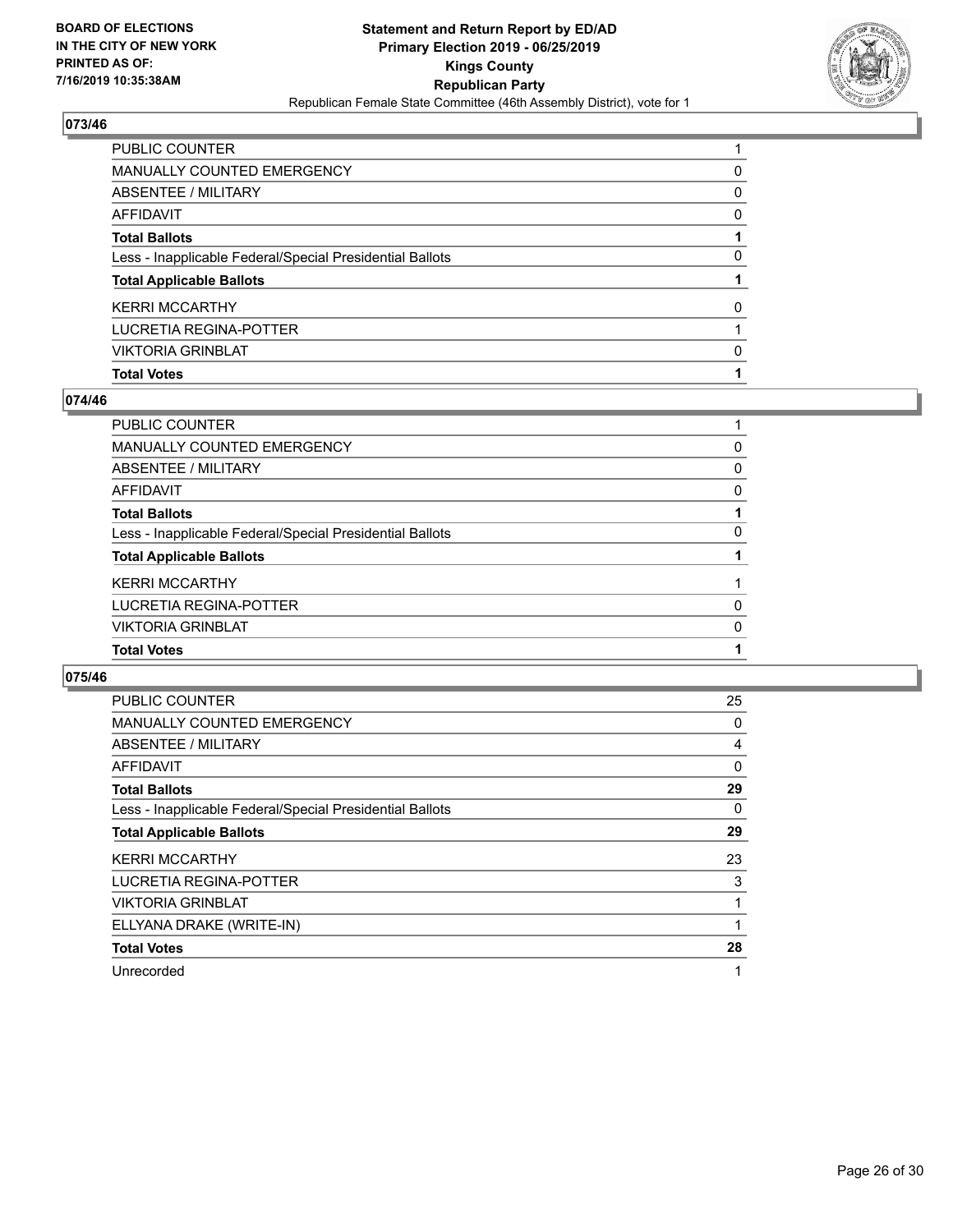

| PUBLIC COUNTER                                           | 13                |
|----------------------------------------------------------|-------------------|
| MANUALLY COUNTED EMERGENCY                               | $\Omega$          |
| ABSENTEE / MILITARY                                      | $\Omega$          |
| <b>AFFIDAVIT</b>                                         | $\Omega$          |
| <b>Total Ballots</b>                                     | 13                |
| Less - Inapplicable Federal/Special Presidential Ballots | $\Omega$          |
| <b>Total Applicable Ballots</b>                          | 13                |
| <b>KERRI MCCARTHY</b>                                    | $12 \overline{ }$ |
| LUCRETIA REGINA-POTTER                                   |                   |
| <b>VIKTORIA GRINBLAT</b>                                 | $\Omega$          |
| <b>Total Votes</b>                                       | 13                |

## **077/46**

| PUBLIC COUNTER                                           | 5        |
|----------------------------------------------------------|----------|
| <b>MANUALLY COUNTED EMERGENCY</b>                        | $\Omega$ |
| <b>ABSENTEE / MILITARY</b>                               | 2        |
| <b>AFFIDAVIT</b>                                         | $\Omega$ |
| <b>Total Ballots</b>                                     | 7        |
| Less - Inapplicable Federal/Special Presidential Ballots | $\Omega$ |
| <b>Total Applicable Ballots</b>                          |          |
| <b>KERRI MCCARTHY</b>                                    |          |
| <b>LUCRETIA REGINA-POTTER</b>                            | 0        |
| <b>VIKTORIA GRINBLAT</b>                                 | 6        |
| <b>Total Votes</b>                                       |          |
|                                                          |          |

| PUBLIC COUNTER                                           | 40             |
|----------------------------------------------------------|----------------|
| <b>MANUALLY COUNTED EMERGENCY</b>                        | 0              |
| ABSENTEE / MILITARY                                      |                |
| AFFIDAVIT                                                | 0              |
| <b>Total Ballots</b>                                     | 41             |
| Less - Inapplicable Federal/Special Presidential Ballots | 0              |
| <b>Total Applicable Ballots</b>                          | 41             |
| <b>KERRI MCCARTHY</b>                                    | 32             |
| LUCRETIA REGINA-POTTER                                   | 5              |
| <b>VIKTORIA GRINBLAT</b>                                 |                |
| MEI DAU WANG (WRITE-IN)                                  | 1              |
| <b>Total Votes</b>                                       | 39             |
| Unrecorded                                               | $\overline{2}$ |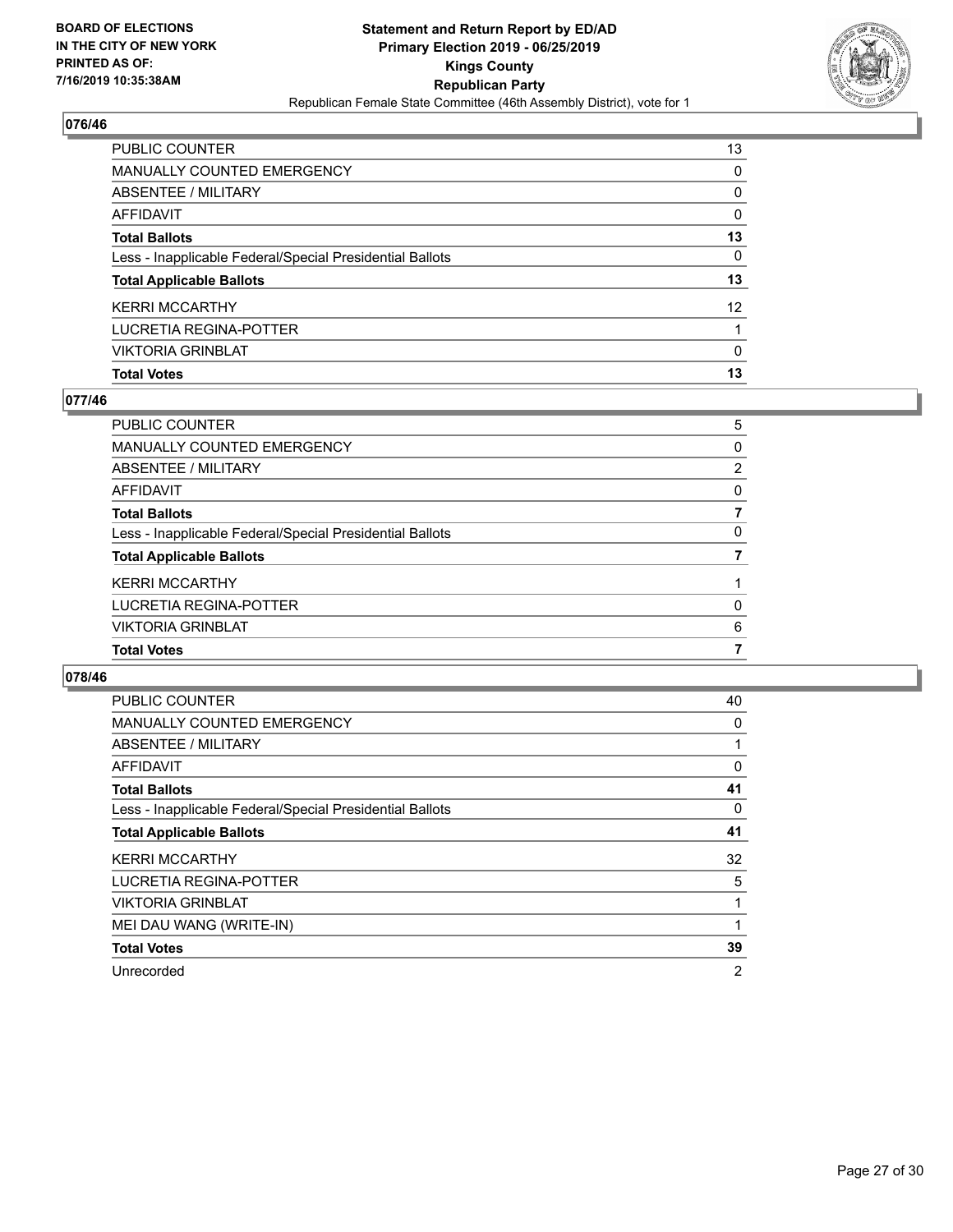

| <b>PUBLIC COUNTER</b>                                    | 32             |
|----------------------------------------------------------|----------------|
| MANUALLY COUNTED EMERGENCY                               | 0              |
| ABSENTEE / MILITARY                                      | 3              |
| AFFIDAVIT                                                |                |
| <b>Total Ballots</b>                                     | 36             |
| Less - Inapplicable Federal/Special Presidential Ballots | 0              |
| <b>Total Applicable Ballots</b>                          | 36             |
| <b>KERRI MCCARTHY</b>                                    | 22             |
| LUCRETIA REGINA-POTTER                                   | 12             |
| <b>VIKTORIA GRINBLAT</b>                                 | 0              |
| <b>Total Votes</b>                                       | 34             |
| Unrecorded                                               | $\overline{2}$ |

#### **080/46**

| PUBLIC COUNTER                                           |          |
|----------------------------------------------------------|----------|
| <b>MANUALLY COUNTED EMERGENCY</b>                        | 0        |
| ABSENTEE / MILITARY                                      | $\Omega$ |
| <b>AFFIDAVIT</b>                                         | 0        |
| <b>Total Ballots</b>                                     |          |
| Less - Inapplicable Federal/Special Presidential Ballots | 0        |
| <b>Total Applicable Ballots</b>                          |          |
| <b>KERRI MCCARTHY</b>                                    |          |
| <b>LUCRETIA REGINA-POTTER</b>                            | 0        |
| <b>VIKTORIA GRINBLAT</b>                                 | $\Omega$ |
| <b>Total Votes</b>                                       |          |
|                                                          |          |

| <b>Total Votes</b>                                       | 20       |
|----------------------------------------------------------|----------|
| <b>VIKTORIA GRINBLAT</b>                                 | 3        |
| LUCRETIA REGINA-POTTER                                   | 16       |
| <b>KERRI MCCARTHY</b>                                    |          |
| <b>Total Applicable Ballots</b>                          | 20       |
| Less - Inapplicable Federal/Special Presidential Ballots | 0        |
| <b>Total Ballots</b>                                     | 20       |
| AFFIDAVIT                                                | $\Omega$ |
| ABSENTEE / MILITARY                                      | 0        |
| <b>MANUALLY COUNTED EMERGENCY</b>                        | 0        |
| PUBLIC COUNTER                                           | 20       |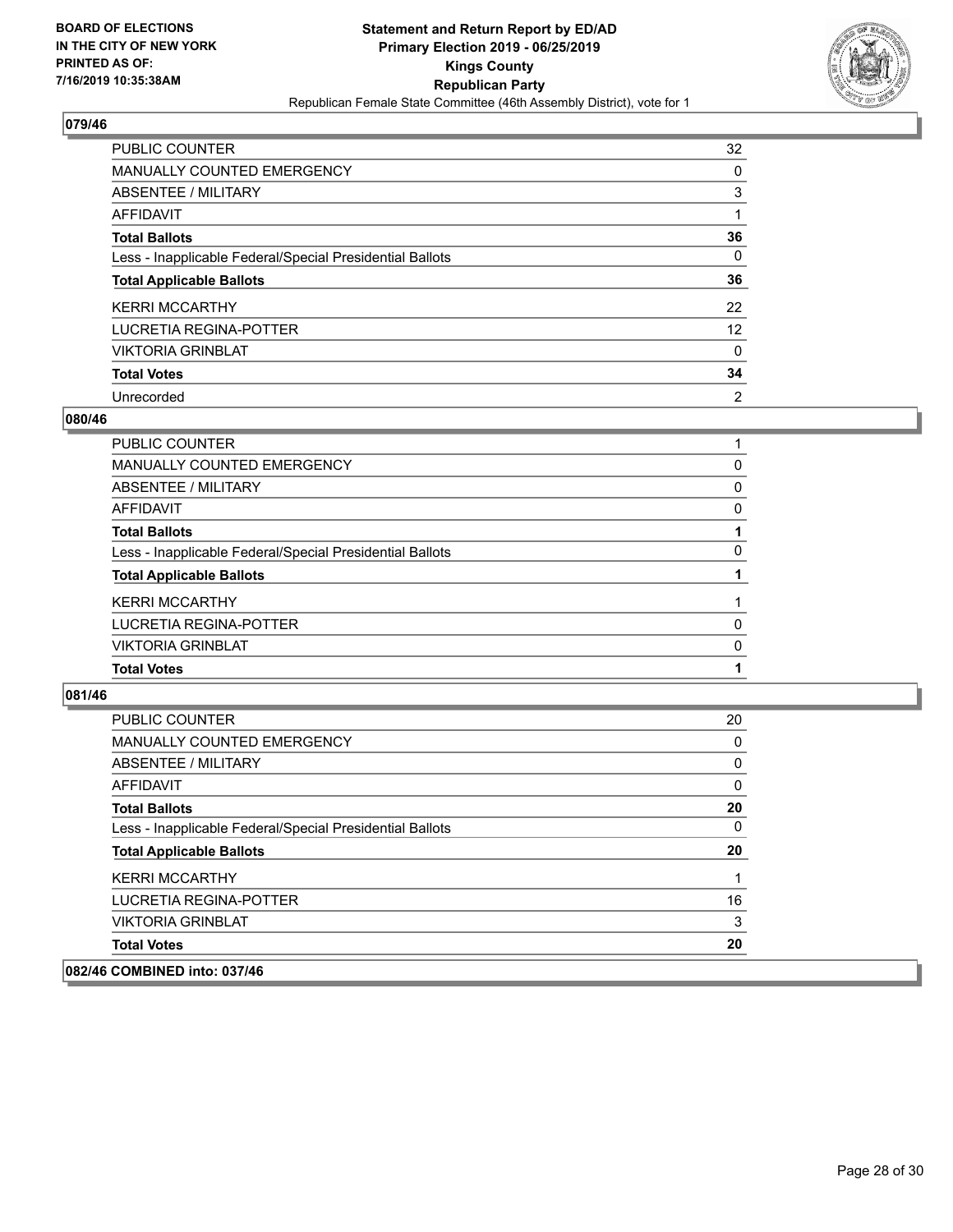

| <b>PUBLIC COUNTER</b>                                    | $\Omega$ |
|----------------------------------------------------------|----------|
| <b>MANUALLY COUNTED EMERGENCY</b>                        | 0        |
| ABSENTEE / MILITARY                                      | $\Omega$ |
| <b>AFFIDAVIT</b>                                         | $\Omega$ |
| <b>Total Ballots</b>                                     | 0        |
| Less - Inapplicable Federal/Special Presidential Ballots | $\Omega$ |
| <b>Total Applicable Ballots</b>                          | 0        |
| <b>KERRI MCCARTHY</b>                                    | $\Omega$ |
| LUCRETIA REGINA-POTTER                                   | $\Omega$ |
| <b>VIKTORIA GRINBLAT</b>                                 | $\Omega$ |
| <b>Total Votes</b>                                       | 0        |

| <b>PUBLIC COUNTER</b>                                    | 0        |
|----------------------------------------------------------|----------|
| <b>MANUALLY COUNTED EMERGENCY</b>                        | 0        |
| ABSENTEE / MILITARY                                      | 0        |
| AFFIDAVIT                                                | 0        |
| <b>Total Ballots</b>                                     | 0        |
| Less - Inapplicable Federal/Special Presidential Ballots | 0        |
| <b>Total Applicable Ballots</b>                          | 0        |
| <b>KERRI MCCARTHY</b>                                    | $\Omega$ |
| LUCRETIA REGINA-POTTER                                   | 0        |
| <b>VIKTORIA GRINBLAT</b>                                 | 0        |
| <b>Total Votes</b>                                       | 0        |
|                                                          |          |